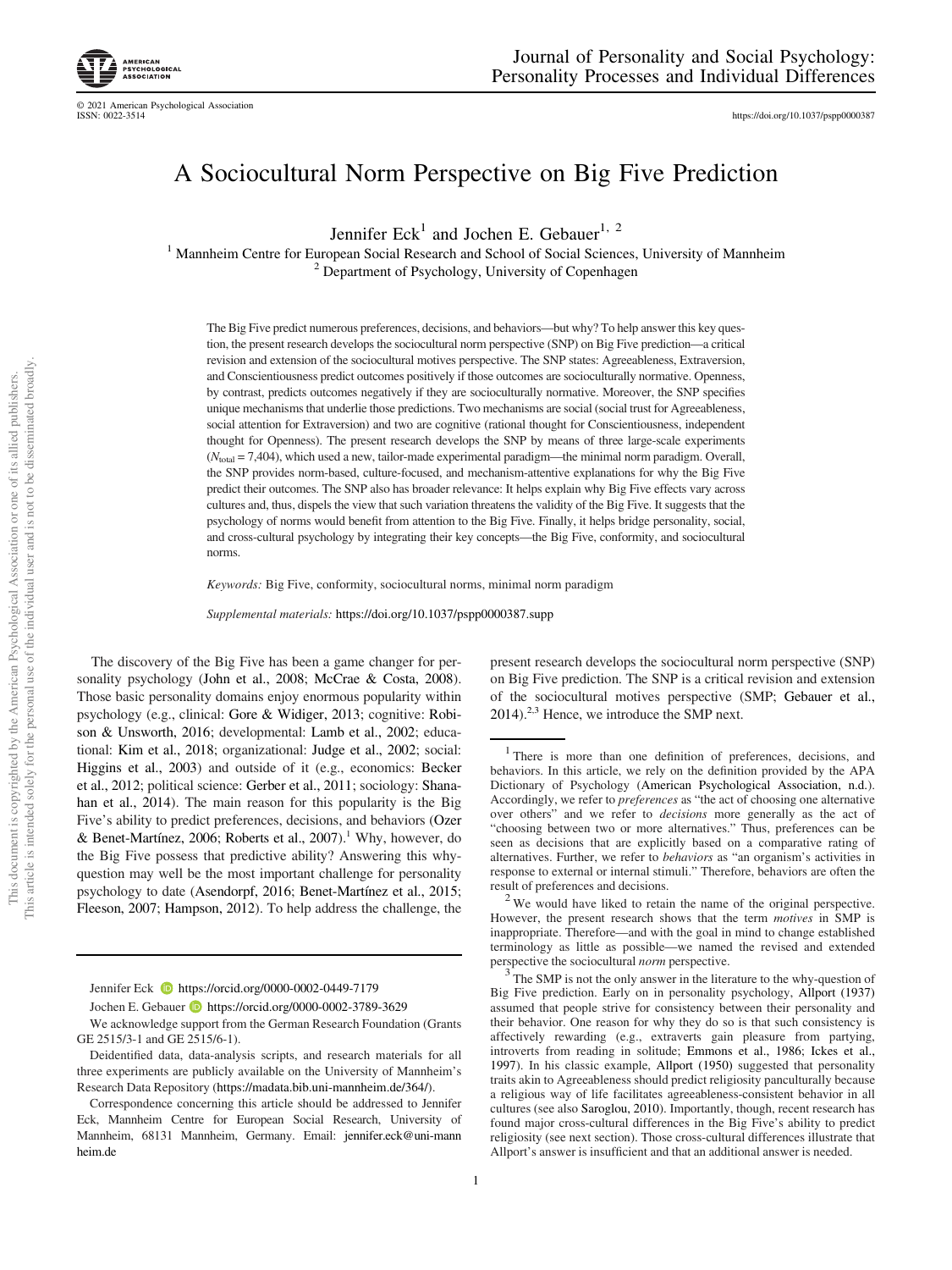#### **SMP**

The SMP assumes that agreeable and conscientious people possess a motive to "swim with the sociocultural tide," and, thus, conform to sociocultural norms. Consequently, Agreeableness and Conscientiousness should predict preferences, decisions, and behaviors if the latter are socioculturally normative. The SMP further assumes that open people possess a motive to "swim against the sociocultural tide," and, thus, oppose sociocultural norms. Consequently, Openness should predict preferences, decisions, and behaviors if they are socioculturally antinormative (Gebauer et al., 2014).

Three articles report findings relevant for the SMP (Big Five as predictors: Entringer et al., 2020; Gebauer et al., 2014; HEXACO as predictors: Ashton & Lee, 2019). All three articles rely on large-scale, correlational studies across many cultures and focus on religiosity as the sole outcome. In line with the SMP, those studies show that Agreeableness and Conscientiousness predict higher religiosity most strongly in religious cultures and least strongly (if at all) in secular cultures. Further in line with the SMP, those studies show that Openness predicts higher religiosity most strongly in secular cultures and least strongly (or even negatively) in religious cultures.

The SMP provides a promising answer to the why-question of Big Five prediction. Yet, the SMP is not sufficiently developed theoretically, nor is it thoroughly tested empirically. Five open issues require particular attention. We address all of them in the present research, thereby developing the SNP.

#### Five Open Issues

First, past evidence for the SMP has been limited to religiosity as the sole outcome (Ashton & Lee, 2019; Entringer et al., 2020; Gebauer et al., 2014). Therefore, that evidence may well be due to religiosity-specific alternative explanations (Saroglou, 2010; 2017). Thus, tests with other outcomes are paramount. It would be ideal if the nature of those outcomes rendered them robust against alternative explanations. To come closest to this ideal, the present research adopts a tried-and-true procedure from cognitive psychology—namely, to go minimal. We describe our minimalist paradigm later in this Introduction. For now, it suffices to say that the paradigm uses different minimalist outcomes, such as preferences for one Chinese character over another.

Second, sociocultural norms are at the heart of the SMP. Yet, relevant past research has been entirely correlational, rendering the causal role of sociocultural norms pure speculation. The correlational nature of past research is particularly limiting because that research has been conducted in the realm of religiosity and sociocultural religiosity norms are particularly prone to confounds (Gebauer et al., 2017; Joshanloo & Gebauer, 2020). Therefore, experiments that manipulate sociocultural norms are essential. Our minimalist paradigm experimentally manipulates sociocultural norms (e.g., some participants learn that it is ostensibly normative in their culture to prefer the Chinese character "舟" over the Chinese character " $\mathcal{F}$ ," whereas other participants learn that it is ostensibly normative in their culture to prefer the Chinese character "至" over the Chinese character "舟"). In fact, that norm manipulation is so central to the new paradigm that we termed it the minimal norm paradigm.

Third, the Big Five contain four domains that primarily provide descriptive content unrelated to affect (Neuroticism primarily provides affective content; Furr & Funder, 1998; Judge et al., 1998). Yet, the SMP is mute about one of these descriptive Big Five domains: Extraversion. The scope of the SNP would be considerably broader than the scope of the SMP if it pertained to all four descriptive domains. Notably, past research on the SMP does not preclude the possibility that Extraversion can be included into the SNP. Specifically, Gebauer et al. (2014) found some evidence that Extraversion predicted higher religiosity most strongly in religious cultures and least strongly in secular cultures (see also Entringer et al., 2020). However, those authors considered that finding religiosity-specific and, thus, they did not include Extraversion into the SMP. Therefore, it is important to test whether that finding was indeed religiosity-specific and, if not, to include Extraversion into the SNP. The present research performs such a test. To foreshadow the results, we found that Extraversion should be included. Hence, the SNP is relevant to all four descriptive Big Five domains.

Fourth, the SMP characterizes open people as "sociocultural contrarians," who seek to oppose sociocultural norms (Gebauer et al., 2014). Alternatively, however, open people may be better characterized as "sociocultural mavericks," who seek independence from sociocultural norms (cf. Efferson et al., 2008). More precisely, they may do whatever they personally consider appropriate no matter what the sociocultural norm is. At a psychological level, those two alternatives (contrarians vs. mavericks) differ fundamentally. The present research helps tell them apart (past research has been unable to). To foreshadow the results, they favored the mavericks view, thereby instigating a critical revision of the SMP.

Finally, what are the psychological mechanisms that explain why the Big Five interact with sociocultural norms in predicting their outcomes? The SMP assumes two motives—namely, to swim with the sociocultural tide and to swim against it (Gebauer et al., 2014). Yet, two things are conceptually problematic about those motives: (a) Recent research has revealed that the two sociocultural motives are located at the endpoints of a single dimension and, thus, that there actually is one single sociocultural motive only (i.e., to swim with the sociocultural tide vs. against it; Gebauer, 2015). (b) That single sociocultural motive is considered the mechanism driving all Big Five effects within the SMP—a highly unspecific, if not elusive, mechanism. Consequently, it seems important to identify much more specific mechanisms, which are unique to each Big Five domain. The present research seeks to identify such unique mechanisms in two complementary ways: (a) The mainstream view of the Big Five considers the Big Five a hierarchy with the Big Five domains on top and the more specific Big Five facets below (e.g., Goldberg, 1999; McCrae & Costa, 2008). According to the reflective view of trait structure (Bollen & Lennox, 1991; Edwards & Bagozzi, 2000), such a Big Five hierarchy implies that the Big Five domains manifest in (i.e., partly cause) the more specific Big Five facets, which ultimately cause behavior. We therefore test the Big Five facets as process variables potentially driving their domain's effect (cf. Asendorpf, 2016; McCrae, 2016). (b) It is possible that a Big Five domain predicts its outcomes through mechanisms which do not involve any of the measured Big Five facets (e.g., Caprara et al., 2012; Graziano et al., 1997). Hence, we also test possible process variables outside the Big Five hierarchy. To foreshadow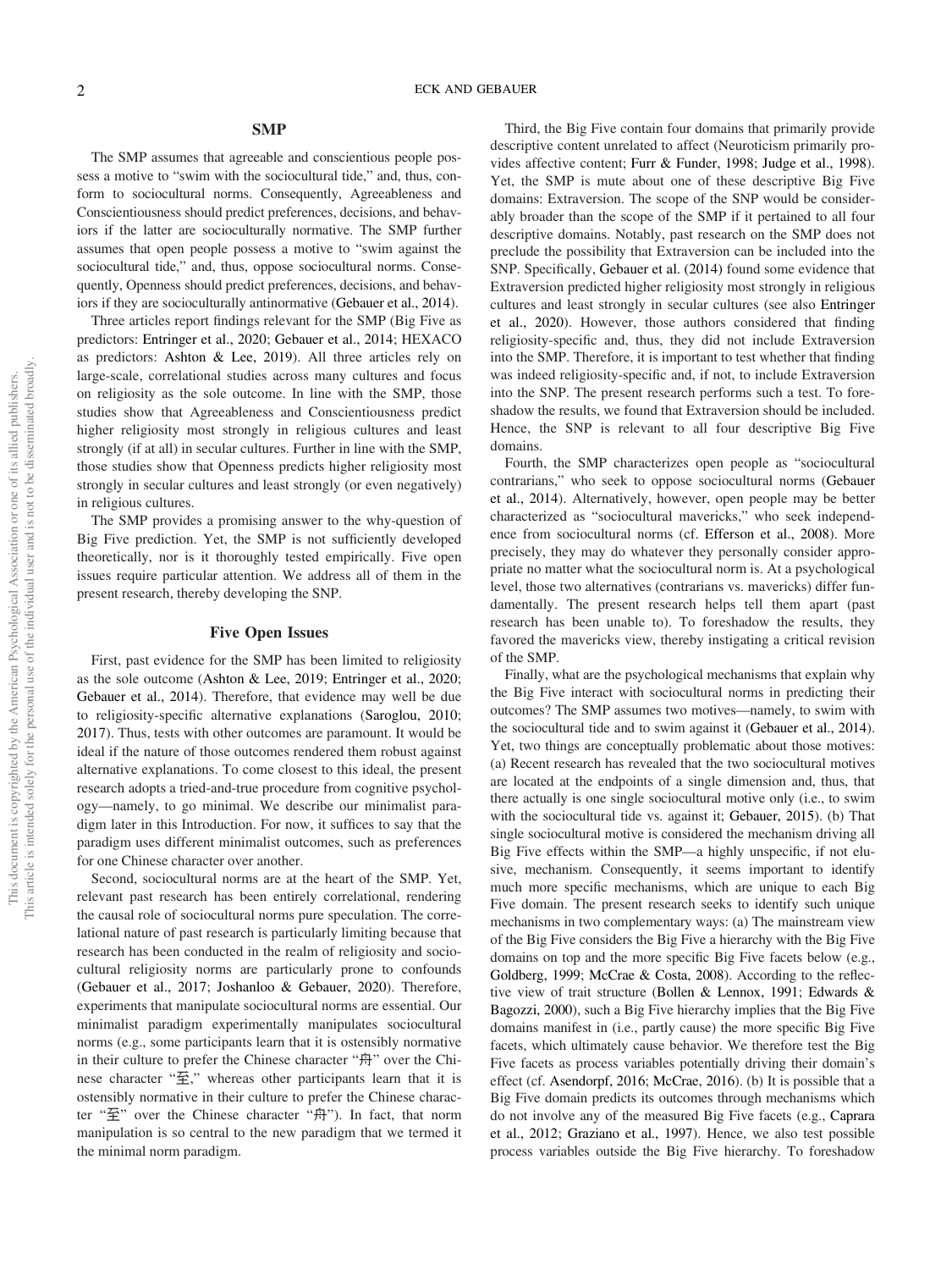the results, they revealed four highly specific and distinct mechanisms—one for each descriptive Big Five domain. Those results led to another critical revision and extension of the SMP.

#### Minimal Norm Paradigm

To address the five open issues described in the previous section, we used the minimal norm paradigm. This paradigm is an innovation of the present research and tailor-made to test the SNP. We created the paradigm with two goals in mind. The first goal was to test whether sociocultural norms play a causal role in the SNP. The second goal was to test whether the SNP is applicable to diverse outcomes. To meet these goals, we fitted the paradigm with two key conceptual features. We briefly describe these features next and provide more methodological details in Experiment 1's Method section.

To test whether sociocultural norms play a causal role in the SNP, the minimal norm paradigm experimentally manipulates sociocultural norms as follows: At the outset of the paradigm, participants read that their task is to learn and recall sociocultural norms—a cover story.<sup>4</sup> In an initial "learning phase," participants see pairs of Chinese characters (e.g., "舟" vs. "至") and pairs of social values (e.g., "honest" vs. "responsible"), one pair at a time. For each pair, participants also see the ostensible sociocultural norm—that is, which character/value the majority of people in participants' sociocultural context ostensibly prefer (e.g., 68% prefer "honest," 32% prefer "responsible"). Importantly, for each participant, the computer randomly determines the sociocultural norm for a given pair (e.g., some participants learn that it is ostensibly normative to prefer "honest" over "responsible," whereas other participants learn that it is ostensibly normative to prefer "responsible" over "honest"). Thus, the sociocultural norms are bogus, yet credible (extensive pretests checked their credibility; see Online Supplement S1). Participants are instructed to memorize the sociocultural norms. After that learning phase, participants complete a "recall phase." The recall phase serves as a manipulation check, ensuring that participants correctly recall the presented sociocultural norms. Finally, participants complete a "personal preference phase," in which they see the same pairs of characters/values as in the prior two phases (without information on which preference is normative). For each pair, participants report which character/ value they prefer personally—the outcome.

To test whether the SNP is applicable to diverse outcomes, the minimal norm paradigm uses different minimalist outcomes. Specifically, each participant provides preferences regarding 36 different stimulus pairs: 18 pairs of Chinese characters and 18 pairs of social values (stimulus pairs are, thus, nested in participants—a multilevel data structure). The minimal norm paradigm uses Chinese characters and social values because they differ from each other in many ways, including their meaningfulness for people: Chinese characters are completely meaningless for people who do not speak Chinese (Payne et al., 2005), whereas social values are particularly meaningful for people (Verplanken & Holland, 2002). Additionally, the use of Chinese characters and social values comes with another advantage: It allows for creating outcomes that are in and of themselves independent of the Big Five.<sup>5</sup> That independence helps ensure that the evidence for the SNP is not attributable to confounding variables.

#### Present Research

We report three experiments on the Big Five and the minimal norm paradigm. These three experiments include a total of 7,404 participants. In the process of developing the minimal norm paradigm (i.e., prior to Experiment 1), 1,926 additional participants completed the Big Five and some trial version of the paradigm. We report the results including those additional participants in Online Supplement S2. By doing so, we report all data ever collected on the Big Five and the minimal norm paradigm.

Experiment 1 ( $N = 2,306$ ) used the Big Five Inventory (BFI; John et al., 1991), the most frequently used nonproprietary measure of the Big Five. That experiment had three goals: (a) to test the general applicability of the SNP (relevant past findings have been restricted to religiosity—a highly specific and confoundprone outcome); (b) to experimentally manipulate sociocultural norms for the first time within this line of research (relevant past research has been entirely correlational); and (c) to examine whether the SNP applies to all four descriptive Big Five domains (the SMP considers only three domains theoretically relevant).

Experiment 2 ( $N = 2,556$ ) also had three goals: (a) to test the (conceptual) replicability of Experiment 1's results with a recent extension of the BFI, the BFI-2 (Soto & John, 2017); (b) to examine Big Five facets as process variables to identify mechanisms that underlie the SNP (the BFI-2 was designed to assess both Big Five domains and their facets); and (c) to gain initial insight into whether open people are best characterized as sociocultural contrarians (as the SMP assumes) or as sociocultural mavericks.

Experiment 3 ( $N = 2,542$ ) once more had three goals: (a) to test the direct replicability of Experiment 2's results (both experiments used the BFI-2); (b) to identify external mechanisms that underlie the SNP (i.e., mechanisms that do not involve any of the measured BFI-2 facets); and (c) to gain deeper insight into whether open people are best characterized as sociocultural mavericks.

#### Experiment 1

This experiment constitutes our foray into research with the minimal norm paradigm. We test the general applicability of the SNP, experimentally manipulate a central concept of the SNP (i.e., sociocultural norms), and examine whether the SNP applies to all four descriptive Big Five domains.

#### Method

We conducted Experiments 1–3 in full accordance with the Ethical Standards of the American Psychological Association. The

 $4$  We use a cover story to minimize demand characteristics. If participants knew that we are actually interested in conformity to sociocultural norms, they might conform to those norms in an effort to be "good" participants. The cover story seems to be effective as 74.8% of our participants were oblivious to the influence of sociocultural norms on their personal preferences (see description in the General Discussion and Online Supplement S13).

<sup>&</sup>lt;sup>5</sup>Preferences for Chinese characters are independent of the Big Five when people do not speak Chinese. Preferences for social values are independent of the Big Five when the two social values of a pair are matched according to their semantic similarity (e.g., "honest" and "responsible," rather than "honest" and "successful"; see Gebauer et al., 2013).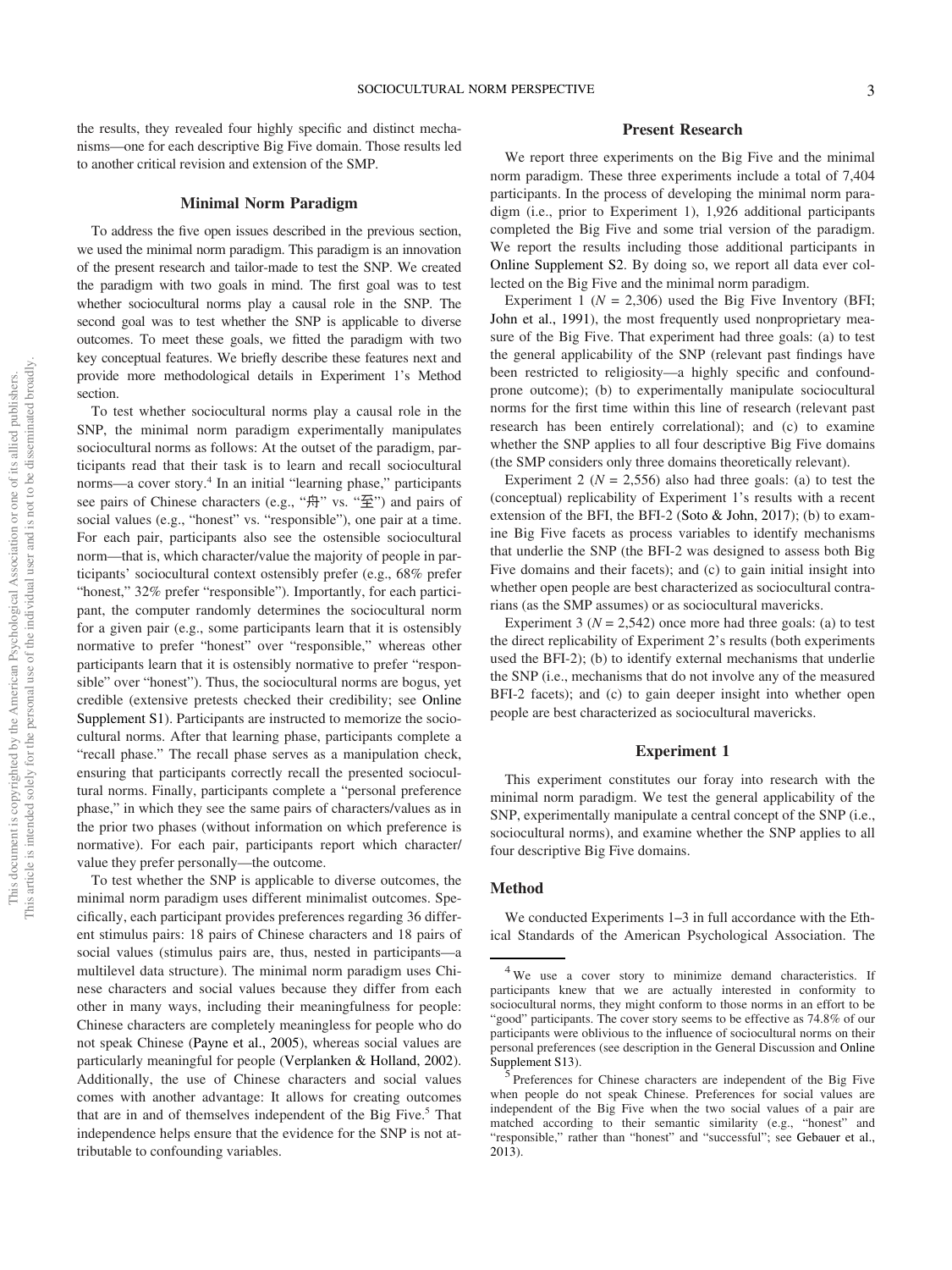experiments were part of a larger research project and that project was approved by the ethics committee of the Humboldt-University of Berlin (project title: A Social Motives Perspective on Personality, protocol number: 2013-06).

#### **Participants**

We analyzed data from  $2,306$  participants across two samples<sup>6</sup> (Sample 1a:  $N = 1,304$ ; 58% female, 41% male, 1% missing;  $M_{\text{age}} =$ 34.71, *SD* = 11.33; Sample 1b: *N* = 1,002; 60% female, 38% male, 2% missing;  $M_{\text{age}} = 34.11$ ,  $SD = 11.47$ ; ethnical background of Samples 1a–b: 75% Caucasian, 8% African American, 6% Asian, 6% Hispanic, 3% Other, 2% missing; participation duration: *Mdn* = 31 min; payment for full completion: USD \$3.30).<sup>7</sup> The two samples differed only in one way: In addition to the BFI (administered in both samples), we administered some other self-report measures and those measures differed across samples (see the material file at https://madata.bib.uni-mannheim.de/364/). Importantly, however, the minimal norm paradigm preceded all self-report measures. Therefore, the differences between samples are inconsequential for the present purposes. We aggregated the two samples to obtain more precise estimates in our analyses.

We collected our data online via Amazon's Mechanical Turk (MTurk). MTurk is an ideal participant pool for this experiment because (a) it allows to sample many participants and, thus, to estimate effects with high precision (Schönbrodt & Perugini, 2013); (b) it is easily accessible to researchers worldwide and, thus, facilitates direct replications (Zwaan et al., 2018); (c) it is demographically diverse and, thus, allows rather general conclusions (Buhrmester et al., 2011); (d) its data quality is comparatively high (Hauser & Schwarz, 2016); and (e) it is the most popular participant pool in personality and social psychology to date (Anderson et al., 2019).

MTurkers qualified for the experiment if they had self-identified as U.S. residents (the United States served as the sociocultural context in this experiment) and if more than 95% of their past work was satisfactory to the requesters (i.e., approval ratings  $> 95\%$ ). Those two criteria ensure high data quality and may even render other steps for quality assurance unnecessary (e.g., attention check questions; Peer et al., 2014). We also prohibted double participation within the same experiment and across our three experiments. Consequently, all participants were naïve to the minimal norm paradigm.

#### Procedure and Measures

Participants entered their MTurk ID (to prevent double participation), provided informed consent, completed the minimal norm paradigm, responded to the Big Five measure, reported demographic information, and were debriefed (in this order).<sup>8</sup>

Minimal Norm Paradigm. As a cover story, participants read that the study examines how difficult it is for people to learn societal preferences (we use the term "societal preferences" rather than "sociocultural norms" because the former appears more accessible to participants). Participants then receive a short description of the societal preferences they are going to learn and are told that their memory for those societal preferences will be tested (for exact instructions, see the material file at https://madata.bib.uni -mannheim.de/364/). The paradigm consists of three phases: learning, recall, and personal preference (in this order).

In the learning phase (i.e., the manipulation of sociocultural norms), participants see pairs of Chinese characters and pairs of

social values. We created those pairs using pictures of Chinese characters from Payne et al. (2005) and social values from Schwartz (1992). The pairs come with bar graphs and percentages that inform participants about the ostensible sociocultural norms (i.e., which characters/values the majority of U.S. adults ostensibly prefer; Figure 1a). The sociocultural norms are experimentally manipulated (i.e., the computer determines randomly for each participant whether the majority ostensibly prefers the left or the right character/value of a pair). Participants are instructed to memorize the sociocultural norm for each pair without having to memorize the precise percentages (the percentages vary between "61% vs. 39%" and "88% vs. 12%"). Participants are also instructed that the pairs will be presented in a different order in the recall phase. Thus, participants know that learning the presentation order (instead of the sociocultural norms) does not help them to complete the task successfully. Finally, participants are instructed that a "next" button (to proceed to the next pair) will emerge after 10 seconds, ensuring a minimum learning time of 10 seconds for each sociocultural norm.

In the recall phase (i.e., the manipulation check), participants see the pairs of Chinese characters and social values from the learning phase again (in random order). For each pair, participants report which character/value the majority prefers (options: *the left picture [value], the right picture [value], I don't remember*; Figure 1b). That information is important to exclude pairs with incorrectly recalled sociocultural norms from the statistical analyses (i.e., exclusion of those pairs per participant that failed the manipulation check). The recall rate was sufficiently high in Experiment 1 (87%), Experiment 2 (85%), and Experiment 3 (86%).

<sup>6</sup> Experiments 1-3 were each completed by two samples of participants. To determine the minimum size of the single samples, we used the preliminary data of the 1,926 additional participants who had completed some trial version of the minimal norm paradigm (Online Supplement S2). Specifically, we (a) repeatedly drew 10,000 bootstrap samples from those additional participants to obtain datasets for different sample sizes, (b) conducted the model described in Experiment 1's Statistical Modeling section in each bootstrap sample, and (c) checked how frequently our postulated effects emerged across bootstrap samples of the same size. On the basis of this analysis, we opted for at least 1,000 participants per sample. In our preliminary data, this sample size achieved about 99% power to detect the postulated Agreeableness effect and about 80% power to detect the postulated Openness effect. The achieved power to detect the postulated Conscientiousness or Extraversion effect was lower than 80%, but we expected larger effect sizes with the final version of the minimal norm paradigm and we recruited two samples per experiment.

 $7$  We excluded a priori 74 additional participants (3%) because they (a) did not complete all main-text measures; (b) started to complete the minimal norm paradigm multiple times (and, thus, probably noticed that the ostensible sociocultural norms had changed); (c) misunderstood the instructions of the minimal norm paradigm (checked by one item); (d) did not comply with those instructions (e.g., wrote down the sociocultural norms rather than memorized them); (e) did not recall correctly at least one sociocultural norm within the minimal norm paradigm (the results were conceptually identical when we demanded higher recall rates; see Online Supplement S3); (f) did not participate seriously (checked by one item); and/or (g) reported a sensible reason for why their data should be excluded (e.g., participant chose Chinese characters at random instead of indicating own preferences).

<sup>&</sup>lt;sup>8</sup> Adjacent to the Big Five measure, participants completed additional self-report measures. The material file at https://madata.bib.uni-mannheim .de/364/ lists all those measures. Together with the demographic items, participants also responded to a few control items (e.g., "Are there any reasons why we should not enter your data into our analyses? If YES, please enter the reason[s]").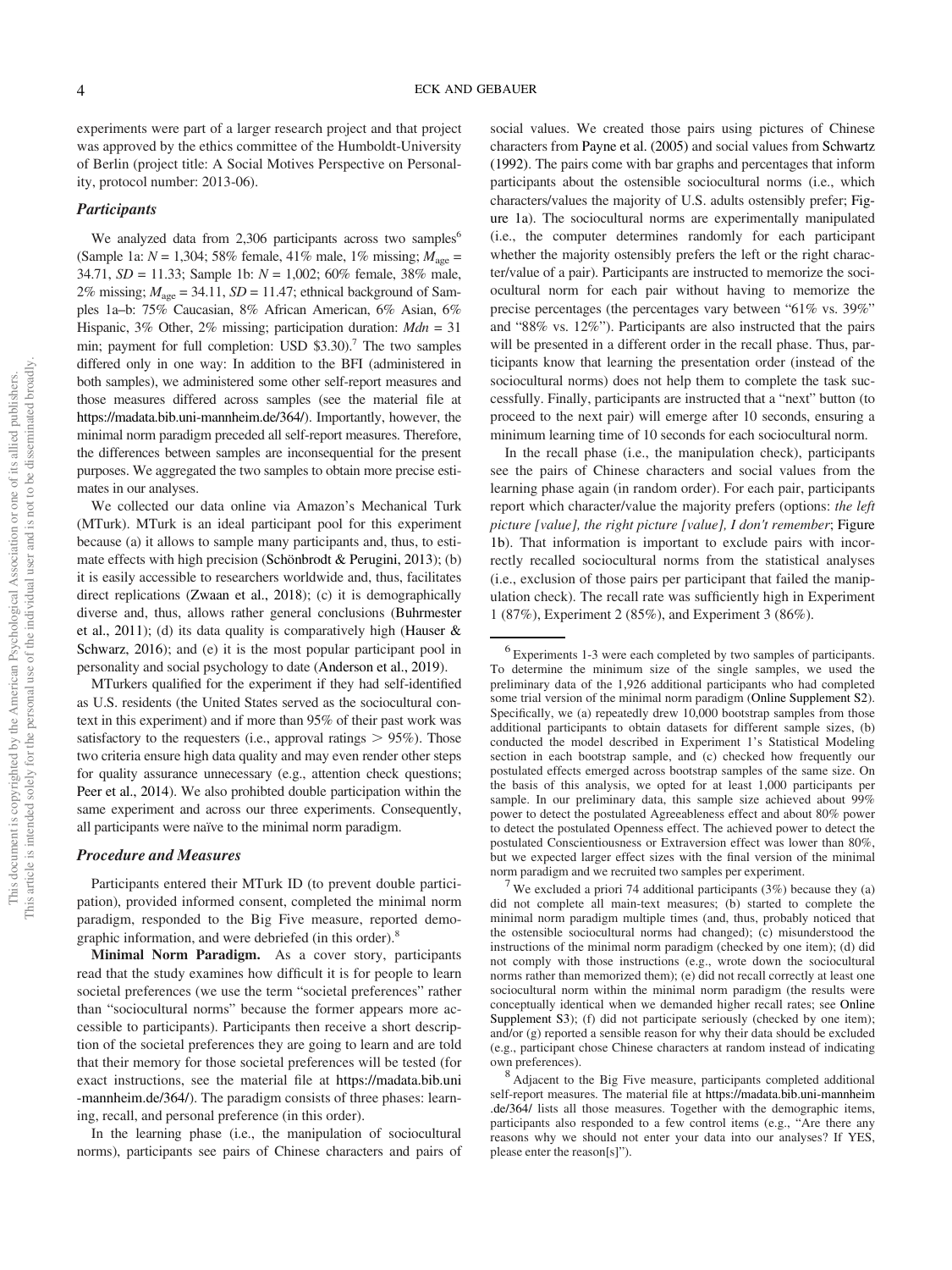### Figure 1 *Example of the Three Phases of the Minimal Norm Paradigm*

a. Learning Phase



b. Recall Phase

Which picture do the majority of U.S. adults prefer?





*Note.* See the online article for the color version of this figure.

In the personal preference phase (i.e., the assessment of the outcomes), participants see the pairs of Chinese characters and social values from the previous two phases one last time (in the same order as in the recall phase). For each pair, participants indicate which character/ value they prefer personally (1 = *clear preference for left picture [value]* to 8 = *clear preference for right picture [value]*; Figure 1c).

Each participant sees 18 pairs of Chinese characters and 18 pairs of social values—that is, a total of 36 experimental manipulations and corresponding outcomes per participant. This large number is a major strength of the minimal norm paradigm, but it also exceeds people's short-term memory capacity (Cowan, 2016). Therefore, the minimal norm paradigm consists of six blocks. Each block uses six pairs of Chinese characters or social values and contains its own learning, recall, and personal preference phases. As a result, participants have to learn and recall sociocultural norms for six pairs of Chinese characters or social values at a time, not all 36 pairs. For each participant, the computer randomizes (a) the order of the pairs within each block and (b) the order of the blocks (with the first three blocks using Chinese characters and the second three blocks using

social values or vice versa). After completing the last block of Chinese characters, participants indicate whether they knew the meaning of any Chinese character they just saw. Only very few of our participants knew the meaning of at least one Chinese character (Experiment 1: 3%; Experiment 2: 4%; Experiment 3: 4%). For those participants, we excluded all 18 pairs of Chinese characters from the statistical analyses because we wanted the Chinese characters to be meaningless for our participants (the results conceptually replicated when we retained those pairs; see Online Supplement S4).

Big Five. The 44-item Big Five Inventory (BFI; John et al., 1991) measures each Big Five domain with 8–10 items. Each item begins with the phrase "I see myself as someone who ... ." Example items are "... is generally trusting" (Agreeableness), "... is a reliable worker" (Conscientiousness), "... is curious about many different things" (Openness), "... is outgoing, sociable" (Extraversion), and "... worries a lot" (Neuroticism). Participants responded on 5-point rating scales, ranging from 1 (*strongly disagree*) to 5 (*strongly agree*). All five BFI domains had adequate internal consistencies (.82  $\leq \alpha s \leq .88$ ).

#### Statistical Modeling

In the minimal norm paradigm, pairs of Chinese characters and social values are nested within participants. We therefore conducted a random-intercept random-slope model (Barr et al., 2013) with the *MixedModels* package (version v2.3.0; Bates et al., 2020) in the statistical software environment *Julia* (version v1.4.2; Bezanson et al., 2017). Personal preferences regarding pairs of Chinese characters and social values served as (Level-1) outcomes.<sup>9</sup> The Big Five domains served as simultaneous Level-2 predictors.<sup>10</sup> The experimentally manipulated sociocultural norms (effect-coded:  $-0.5 =$  majority prefers left character/value, 0.5 = majority prefers right character/value) served as Level-1 moderators.<sup>11</sup> The focal effects

 $11$  We modeled sociocultural norms as a dichotomous moderator (majority prefers left vs. right character/value). This modeling decision corresponds with the instructions of the minimal norm paradigm. Those instructions are to memorize whether the majority prefers the left or the right character/value *without* memorizing the precise percentages of those preferences (see Experiment 1's Minimal Norm Paradigm section). Also, we report Bayes factors for our results (Jeffreys, 1961; Kass & Raftery, 1995) and those can be adequately computed for our model (see Equations 1–3) but not (yet) for an analog model with a continuous moderator. Such an analog model can, of course, be computed with *Julia*'s *MixedModel* package (and, thus, without obtaining Bayes factors). For completeness reasons, we conducted that model for all experiments and report the results in Online Supplement S6. All Big Five Domain  $\times$  Sociocultural Norms interactions from the main text replicated in that supplementary model.

 $9$  We excluded the following stimulus pairs from the statistical analyses: (a) Pairs of Chinese characters and social values for which participants did not recall correctly the sociocultural norm (i.e., pairs with a failed manipulation check). (b) All pairs of Chinese characters for participants who knew the meaning of at least one of the characters (see Experiment 1's Minimal Norm Paradigm section).

 $10$  We included all Big Five domains in a single model because this single-model approach controls for shared variance between the Big Five domains (Entringer et al., 2020; Gebauer et al., 2014). It is often argued that such shared variance should be controlled for because it is largely due to evaluative biases in self-report (McCrae et al., 2008; Paulhus & John, 1998). Yet, for completeness reasons, we also conducted separate models for each Big Five domain. We report the results in Online Supplement S5. These results conceptually replicated our main-text results with one exception: The Neuroticism  $\times$  Sociocultural Norms interaction in Experiments 1–3 became significant when the shared variance between the Big Five domains was not controlled for.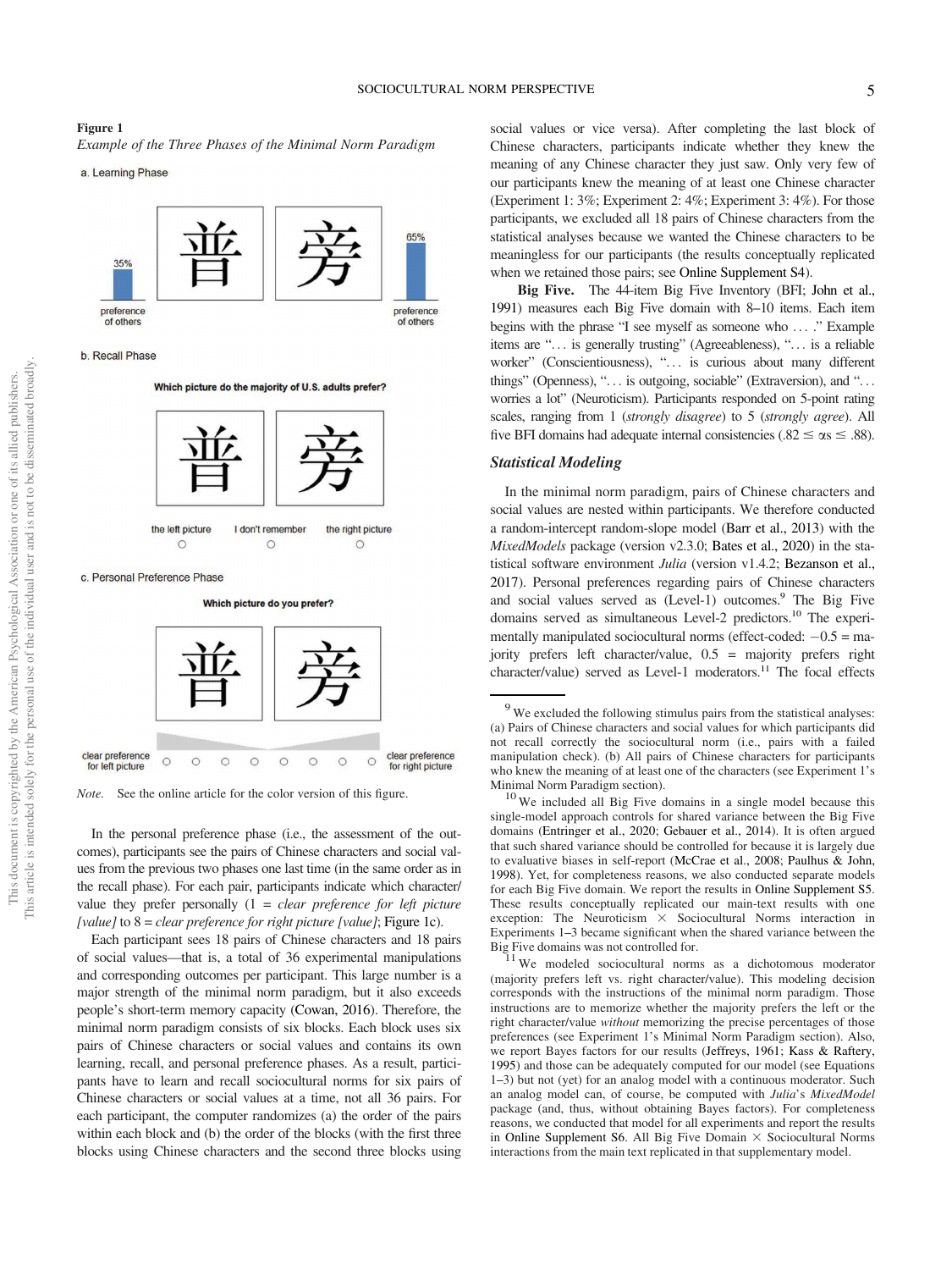are the five cross-level interactions between the Big Five domains and the experimentally manipulated sociocultural norms. To obtain interpretable results, we grand-mean centered the Big Five domains and entered (effect-coded) sociocultural norms uncentered (Nezlek, 2012). Equations (1) to (3) show the full model.

The Level-1 part of the model is

personal preferences =  $\psi_0 + \psi_1 \times$  Sociocultural Norms

$$
+e \qquad \qquad (1)
$$

where personal preferences are modeled as a combination of one person-specific intercept,  $\psi_0$ , one person-specific linear slope,  $\psi_1$ , and a residual, e. Person-specific intercepts and slopes are modeled as Level-2 outcomes.

The Level-2 part of the model (bold: grand-mean centering) is

$$
\psi_0 = \gamma_{00} + \gamma_{01} \times \mathbf{A} + \gamma_{02} \times \mathbf{C} + \gamma_{03} \times \mathbf{O} + \gamma_{04} \times \mathbf{E}
$$
  
+ 
$$
\gamma_{05} \times \mathbf{N} + \mathbf{u}_0
$$
 (2)  

$$
\psi_1 = \gamma_{10} + \gamma_{11} \times \mathbf{A} + \gamma_{12} \times \mathbf{C} + \gamma_{13} \times \mathbf{O} + \gamma_{14} \times \mathbf{E}
$$
  
+ 
$$
\gamma_{15} \times \mathbf{N} + \mathbf{u}_1
$$
 (3)

where  $\gamma_{00}$  and  $\gamma_{10}$  are sample means,  $\gamma_{01} - \gamma_{15}$  are sample-specific slopes of person-level Big Five  $(A = \text{Agreenbeness}, C = \text{Consci-}$ entiousness,  $O =$  Openness,  $E =$  Extraversion,  $N =$  Neuroticism), and  $u_0 - u_1$  are Level-2 residuals indicating person-level deviations from sample means.

How strong is the empirical evidence for our hypotheses? To find out, we relied on Bayes factors (Jeffreys, 1961; Kass & Raftery, 1995) and computed them with the *R* package *BayesFactor* (Version 0.9.12–4.2; Morey & Rouder, 2018).<sup>12</sup> Bayes factors inform about the empirical support for a focal hypothesis compared to an alternative hypothesis (typically the null hypothesis). For example,  $BF_{10} = 100$ means that, given the data, the focal hypothesis is 100 times more likely than the null hypothesis.<sup>13</sup> To facilitate interpretation, one can categorize Bayes factors and label the categories. We use the following categories/labels based on Jeffreys (1961) as they are probably most popular:  $BF<sub>10</sub>s$  ranging from 1 to 3.2 indicate inconclusive support for the focal hypothesis, 3.2 to 10 indicate substantial support, 10 to 32 strong support, 32 to 100 very strong support, and greater than 100 decisive support.  $BF_{10}$ s ranging from 0.32 to 1 indicate inconclusive support for the null hypothesis, 0.10 to 0.32 indicate substantial support, 0.032 to 0.10 strong support, 0.01 to 0.032 very strong support, and smaller than 0.01 decisive support.

#### Results and Discussion

Our modeling strategy allowed us to compute our results simultaneously within one comprehensive model (see previous section). This single-step approach is an analytic strength. Yet, for clarity reasons, we structured this section in four consecutive parts: (a) Effects of the Big Five domains on personal preferences independent of those preferences' sociocultural norms (i.e., main effects); (b) effects of Agreeableness, Conscientiousness, and Openness on personal preferences as a function of those preferences'

sociocultural norms (i.e., focal cross-level interactions according to the SMP); (c) effects of Extraversion on personal preferences as a function of those preferences' sociocultural norms (i.e., a crosslevel interaction that is not predicted by the SMP but has emerged in relevant past research); and (d) effects of Neuroticism on personal preferences as a function of those preferences' sociocultural norms (i.e., a cross-level interaction that is not predicted by the SMP, nor has it emerged in relevant past research).

As described in the Method section, the minimal norm paradigm experimentally manipulated whether it was socioculturally normative to prefer the left or the right character/value of a pair. In other words, the computer determined randomly for each participant whether the presented majority of U.S. adults preferred the left or the right character/value of a pair. According to the SNP, Agreeableness, Conscientiousness, and Extraversion should predict personal preferences for the right (left) character/value more strongly if the majority preferred the right (left) character/value. By contrast, Openness should predict personal preferences for the right (left) character/value more strongly if the majority preferred the left (right) character/value.

#### Main Effects

Table 1's first data-column includes the results of our comprehensive model. Lines 2–6 include the main effects of the Big Five domains. Conceptually, these main effects show the effects of the Big Five domains on participants' preferences independent of those preferences' sociocultural norms. In creating the minimal norm paradigm, we constructed an array of outcomes that is in and of itself independent of the Big Five (see Minimal Norm Paradigm section in the Introduction). We therefore did not expect to find main effects of the Big Five domains. That expectation was met: The main effects of the Big Five domains were not significant with the exception of Conscientiousness (a main effect that did not replicate in Experiments 2–3) and the Bayesian analyses revealed evidence for the null hypothesis (i.e., the absence of a main effect) for all Big Five domains (including Conscientiousness).

#### Cross-Level Interactions Involving Agreeableness, Conscientiousness, and Openness

The SMP makes predictions regarding Agreeableness, Conscientiousness, and Openness only (Gebauer et al., 2014). We therefore focus first on whether these Big Five domains predicted personal preferences as a function of those preferences' sociocultural norms. Lines 8–10 (Table 1, first data-column) include the relevant cross-level interactions.

The cross-level interaction involving Agreeableness was significant and the Bayesian support for it was decisive (line 8). More precisely, Agreeableness predicted personal preferences for the right (left) character/value more strongly if the majority preferred the right (left) character/value (Figure 2.1a). Conceptually, then,

<sup>12</sup> We used the following default priors of the *BayesFactor* package: a medium prior scale for standardized, reduced fixed effects (rscaleFixed = 0.5), a nuisance prior scale for standardized random effects (rscaleRandom = 1), and a medium prior scale for standardized slopes  $(rscaleCont = sqrt[2]/4).$ 

 $13$  To obtain the Bayes factor for a particular cross-level interaction, we compared the full model described in this section with a model which omitted that particular cross-level interaction. Likewise, to obtain the Bayes factor for a particular main effect, we compared a model which included all main effects with a model which omitted that particular main effect.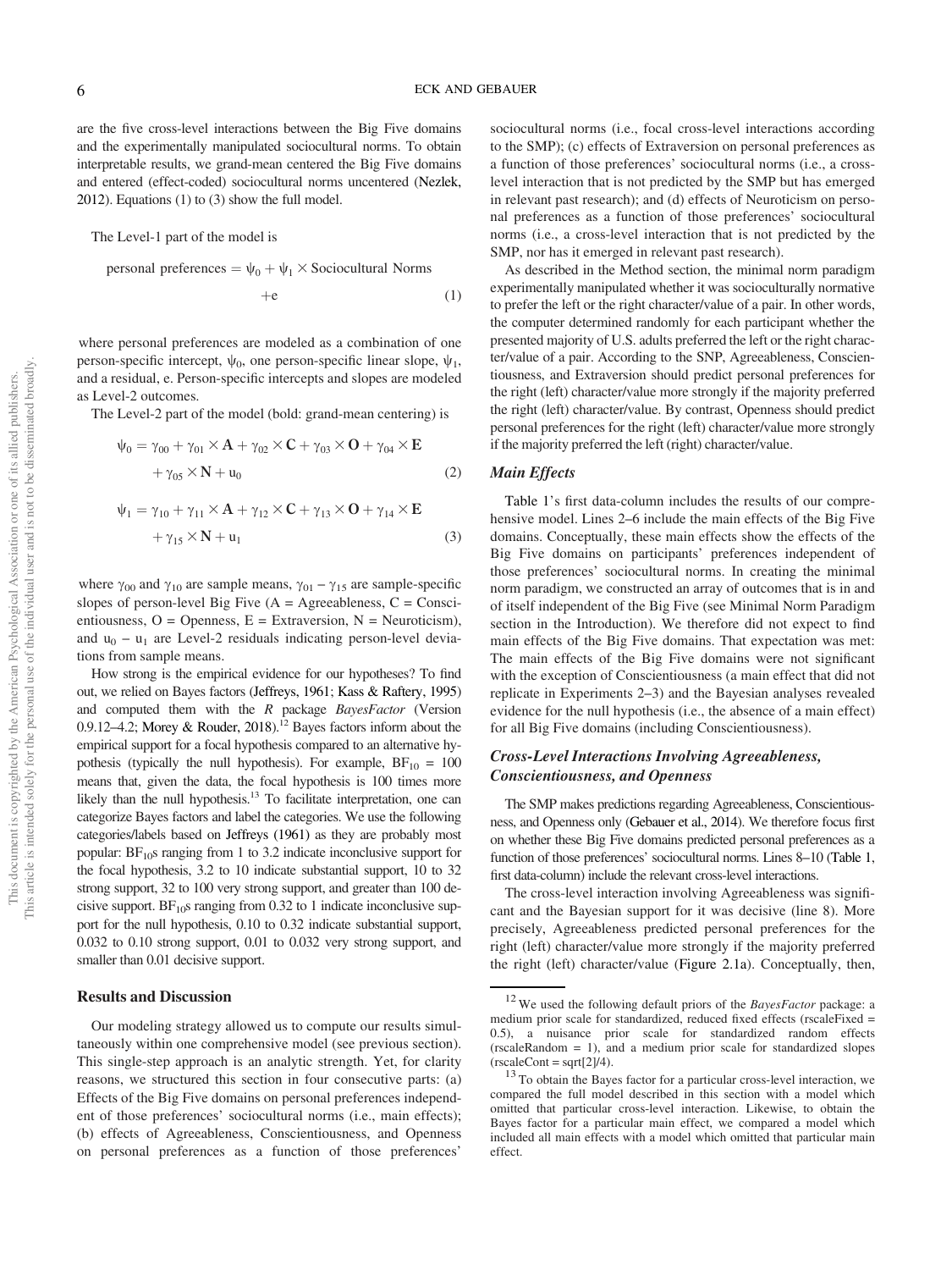| ì<br>i<br>j<br>$\overline{\phantom{a}}$<br>Ï<br>į | ï<br>¢<br>I<br>ł<br>j<br>l    |
|---------------------------------------------------|-------------------------------|
| ١                                                 | Se se<br>١                    |
| ă<br>ì<br>I<br>)<br>ì                             |                               |
| Ï<br>ì<br>ı                                       | J                             |
| E<br>5<br>ì<br>ċ<br>ł                             | $\frac{1}{2}$                 |
| ï<br>3<br>ś                                       |                               |
|                                                   | j<br>í<br>j<br>i              |
| )<br>ì                                            | ł<br>ł                        |
| Ï<br>i<br>J<br>j<br>Ü                             | $\overline{1}$<br>ì<br>í<br>Ï |
| Ë                                                 | ٩<br>į<br>į                   |

**Table 1**<br>Effects of the Big Five Domains on Personal Preferences Moderated by Sociocultural Norms Effects of the Big Five Domains on Personal Preferences Moderated by Sociocultural Norms

|                          |          | Experiment 1                                                                                                                                                                                                           |                          |                  | Experiment 2   |           |               | Experiment 3    |                  |          | Experiments $1-3^a$ |
|--------------------------|----------|------------------------------------------------------------------------------------------------------------------------------------------------------------------------------------------------------------------------|--------------------------|------------------|----------------|-----------|---------------|-----------------|------------------|----------|---------------------|
| Predictor                | Estimate | 95% CI                                                                                                                                                                                                                 | $F_{10}$<br>$\mathbf{z}$ | Estimate         | $95\%$ CI      | $BF_{10}$ | Estimate      | $95\%$ CI       | BF <sub>10</sub> | Estimate | $95\%$ CI           |
| .) (Intercept)           |          | 4.55, 4.59]                                                                                                                                                                                                            |                          | 4.57             | 4.55, 4.59]    |           | 4.57          | 4.55, 4.59      |                  | 4.57     | 4.56, 4.58]         |
| $(2)$ Agr                | $-9-94$  | $-0.03, 0.03]$                                                                                                                                                                                                         | 0.03                     | 0.05             | $-0.09, -0.02$ | 2.94      | $-0.01$       | $-0.05, 0.02$   | 0.04             | $-0.02$  | $-0.04, -4e-03$     |
| $(3)$ Cns                | $-0.03$  | $-0.06, -1e-04$                                                                                                                                                                                                        | 0.13                     | $-4e-03$         | $-0.03, 0.03]$ | 0.03      | $-0.02$       | $-0.05, 0.01$   | 0.04             | $-0.02$  | $-0.03, 1e-03$      |
| $(4)$ Opn                |          | $-0.01, 0.04$                                                                                                                                                                                                          | 0.04                     | 0.02             | $-0.01, 0.04$  | 0.04      | $-0.01$       | $-0.04, 0.02$   | 0.03             | 0.01     | $-0.01, 0.02$       |
| $(5)$ Ext                |          | $-0.05, 3e-03$                                                                                                                                                                                                         | 0.08                     | 9.04             | $-0.07, -0.01$ | 0.46      | $-0.03$       | $-0.06, -1e-04$ | 0.12             | $-0.03$  | $-0.04, -0.01$      |
| $(6)$ Neu                |          | $-0.04, 0.01$                                                                                                                                                                                                          | 0.06                     | $-0.05$          | $-0.07, -0.02$ | 8.37      | $-0.03$       | $-0.05, -2e-03$ | 0.15             | $-0.03$  | $-0.05, -0.02$      |
| 7) Norms                 |          | 0.93, 1.05                                                                                                                                                                                                             | $2e + 845$               | 1.06             | 1.00, 1.12     | $2e+1,10$ | $\frac{1}{2}$ | 1.06, 1.18]     | 4e+1,173         | 1.06     | 1.02, 1.09          |
| $(8)$ Agr $\times$ Norms | 0.33     | 0.23, 0.43                                                                                                                                                                                                             | $1e+08$                  | 0.28             | 0.18, 0.39     | $4e + 04$ | 0.23          | 0.12, 0.34]     | 198.75           | 0.27     | 0.21, 0.33]         |
| $(9)$ Cns $\times$ Norms | 2.12     | 0.03, 0.22                                                                                                                                                                                                             | 1.18                     | $\overline{0}$ . | 0.02, 0.21]    | 0.85      | 0.13          | 0.03, 0.23]     | 1.39             | 0.12     | 0.06, 0.17          |
| 10) Opn × Norms          | 0.18     | $-0.27, -0.09$ ]                                                                                                                                                                                                       | 4.52                     | 0.32             | $-0.41, -0.23$ | $9e + 08$ | $-0.26$       | $-0.36, -0.17$  | $2e+05$          | $-0.24$  | $-0.30, -0.19$ ]    |
| 11) Ext $\times$ Norms   |          | $0.04, 0.18$ ]                                                                                                                                                                                                         | 3.70                     | 0.14             | 0.05, 0.23     | 5.33      | 0.24          | $0.14, 0.33$ ]  | $1e + 04$        | 0.16     | 0.11, 0.21          |
| 12) Neu × Norms          | 0.04     | $-0.04, 0.11$                                                                                                                                                                                                          |                          | 0.01             | $-0.07, 0.09$  | 0.05      | $-0.0$ !      | $-0.10, 0.07$   | 0.06             | $3e-03$  | $-0.04, 0.05$       |
|                          |          | Note. $CI = confidence$ interval; $BF_{10} = Bayes$ factor which compares the focal hypothesis (i.e., the presence of an effect) to the null hypothesis (i.e., the absence of an effect) such that $BF_{10} > 1$ means |                          |                  |                |           |               |                 |                  |          |                     |

> 1 means<br>¤¤ious  $1$  means Bayes factor favors the null hypothesis over the focal hypothesis; Agr = Agreeableness; Cns = Conscientiousness;  $\frac{1}{2}$ Note. CI = confidence interval; BF<sub>10</sub> = Bayes factor which compares the focal hypothesis (i.e., the presence of an effect) of the null hypothesis (i.e., the absence of an effect) such that BF<sub>10</sub> The total sample size was too large to compute Bayes factors with the *BayesFactor* package (Morey & Rouder, 2018). The total sample size was too large to compute Bayes factors with the BayesFactor package (Morey & Rouder, 2018) Opn = Openness; Ext = Extraversion; Neu = Neuroticism; Norms = sociocultural norms. Opn = Openness; Ext = Extraversion; Neu = Neuroticism; Norms = sociocultural norms. ,Bayes factor favors the focal hypothesis over the null hypothesis and  $BF_{10}$ 

Agreeableness predicted personal preferences more strongly if those preferences were socioculturally normative.

The cross-level interaction involving Conscientiousness was significant, too, but the Bayesian support for it was inconclusive (line 9). More precisely, Conscientiousness appeared to predict personal preferences for the right (left) character/value more strongly if the majority preferred the right (left) character/value (Figure 2.1b). Or, in conceptual terms, Conscientiousness appeared to predict personal preferences more strongly if those preferences were socioculturally normative. Yet, more data is needed to draw sufficiently clear conclusions.

The cross-level interaction involving Openness was also significant and the Bayesian support for it was decisive (line 10). More precisely, Openness predicted personal preferences for the right (left) character/value more strongly if the majority preferred the left (right) character/value (Figure 2.1c). In more conceptual terms, Openness predicted personal preferences more strongly if those preferences were not socioculturally normative.

Together, the results of this subsection constitute first-ever evidence that sociocultural norms are crucial for Big Five prediction in general (relevant past findings have been restricted to religiosity as the outcome). At the same time, these results constitute firstever experimental evidence for the role of sociocultural norms in Big Five prediction (relevant past research has been entirely correlational). Finally, these results also provide much reason to believe that relevant past results in the realm of religiosity have not been due to something religiosity-specific (Ashton & Lee, 2019; Entringer et al., 2020; Gebauer et al., 2014). In fact, the high correspondence between past and present results is striking because past results have been survey-based across  $100+$  countries and restricted to one very specific outcome, whereas the present results are experiment-based and our minimalist set-up ensures wide applicability and generality of the results.

#### Cross-Level Interaction Involving Extraversion

Some past research has found that Extraversion predicts higher religiosity most strongly in religious cultures and least strongly in secular cultures (Gebauer et al., 2014; see also Entringer et al., 2020). Nonetheless, Gebauer et al. (2014) did not consider Extraversion relevant for the SMP because they considered those Extraversion results specific to religiosity. The present data allowed us to test whether past Extraversion results replicate within the minimal norm paradigm and, thus, cannot be specific to religiosity. Line 11 (Table 1, first data-column) includes the relevant crosslevel interaction, which was significant and the Bayesian support for it was substantial. More precisely, Extraversion predicted personal preferences for the right (left) character/value more strongly if the majority preferred the right (left) character/value (Figure 2.1d). Conceptually, then, Extraversion predicted personal preferences more strongly if those preferences were socioculturally normative. Therefore, the SNP also applies to Extraversion and, hence, to all four descriptive Big Five domains.

#### Cross-Level Interaction Involving Neuroticism

Evidence for a theory is typically sought by testing for the presence of theoretically predicted effects (akin to convergent validity in scale construction). By contrast, evidence for a theory is rarely sought by testing for the absence of theoretically unpredicted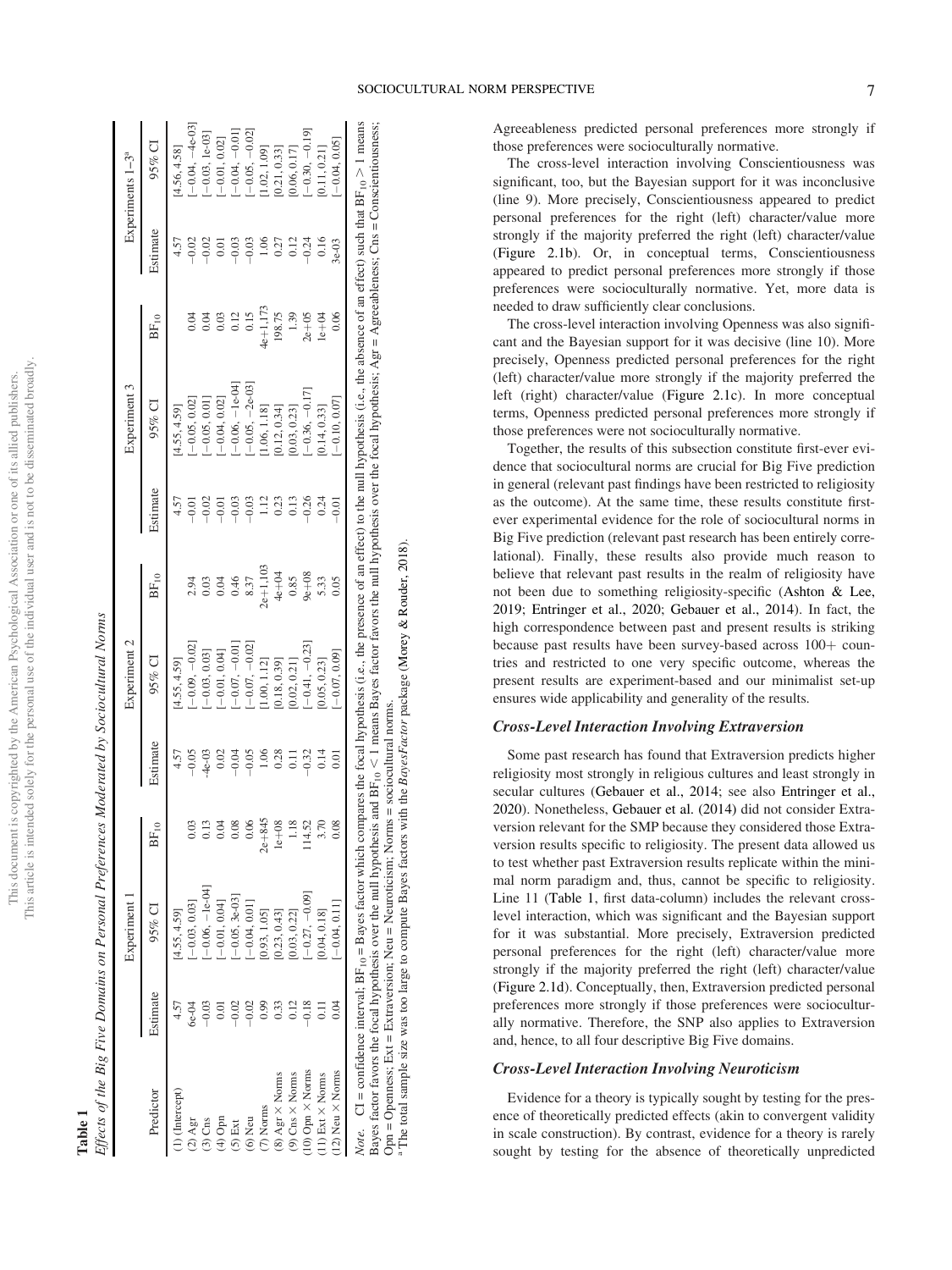#### 8 ECK AND GEBAUER





1. Experiment 1



*Note.* Pt = participant; C/V = character/value. Participants' personal preferences ranged from 1 (*clear preference for left picture [value]*) to 8 (*clear preference for right picture [value]*). Thus, a positive regression slope indicates a relatively strong preference for the right character/value and a negative regression slope indicates a relatively strong preference for the left character/value with higher levels on the Big Five domain. The Big Five domains are grand-mean centered.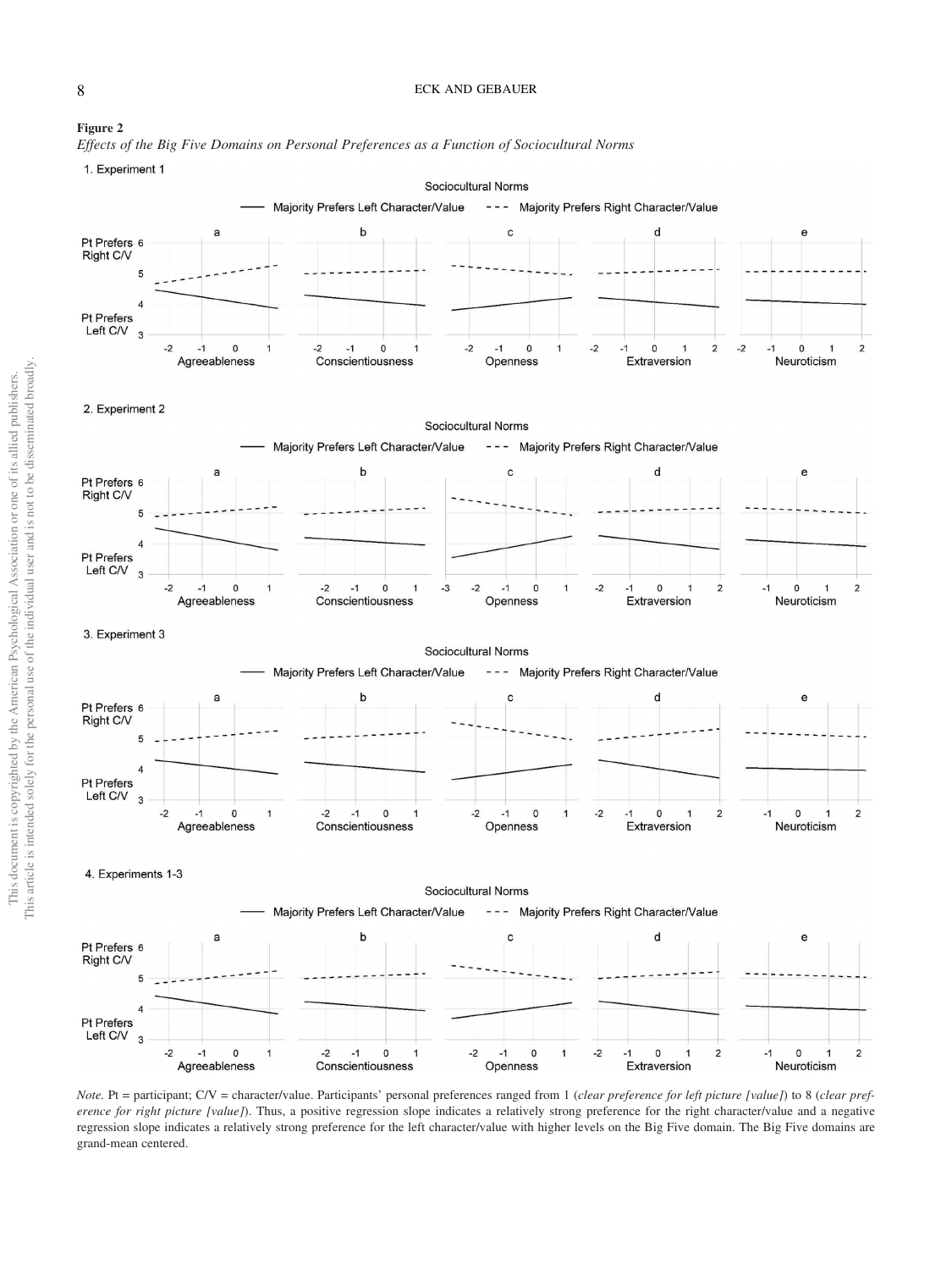effects. Yet, the latter also helps evaluate a theory (akin to discriminant validity in scale construction). We did not predict an effect of Neuroticism on personal preferences as a function of sociocultural norms. Line 12 (Table 1, first data-column) includes the relevant cross-level interaction, which was not significant (Figure 2.1e). More tellingly, we found strong Bayesian support for the null hypothesis (i.e., the absence of an effect).

#### Experiment 2

Experiment 1 buttressed the SNP on three counts. It successfully examined the general applicability of the SNP, experimentally manipulated a key concept of the SNP (sociocultural norms), and provided some initial evidence that the SNP applies to all four descriptive Big Five domains. Because all those things were "firsts," replication was a must. Consequently, Experiment 2's first goal was replication.

The second goal was to shed first light on the mechanisms that underlie the SNP. A small, yet crucial, alteration between Experiments 1 and 2 helped achieve this goal. Namely, we changed from the BFI to the BFI-2. The latter contains three facets per domain. Those facets constitute possible process variables that may help explain why a Big Five domain interacts with sociocultural norms in predicting its outcomes (cf. Asendorpf, 2016; McCrae, 2016). We therefore conducted indirect-effects analyses (Hayes, 2018; MacKinnon et al., 2007) which treated Big Five facets as mediators between their Big Five domain and socioculturally (not) normative preferences. We had several (partly competing) hypotheses. However, we decided to portray the present goal as entirely exploratory. Such a portrayal is much more concise than lengthy descriptions of (partly competing) hypotheses for three facets per Big Five domain. Importantly, three things render an exploratory portrayal particularly viable: our data analytic procedure (focus on Bayes factors; Jeffreys, 1961), our large sample size (2,556 participants in Experiment 2; Schönbrodt & Perugini, 2013), and our replicability test (Experiment 3 includes a direct replication of Experiment 2).

The third goal was to provide an initial test of whether open people are better characterized as sociocultural contrarians or mavericks. To this end, an indirect-effects analysis is useful that treats the facets of Openness as mediators (see previous paragraph). Specifically, the Openness facet *O-Creative Imagination* (e.g., "is original, comes up with new ideas") is characterized by creativity and the likely essence of creativity is opposition (Sheldon, 2011; Sternberg, 2018). Thus, this Openness facet suggests *opposing thought* as a mechanism. An indirect effect through O-Creative Imagination would therefore favor the contrarians explanation. By contrast, the Openness facet *O-Intellectual Curiosity* (e.g., "is complex, a deep thinker") is characterized by cognitive endeavors and people engaging in cognitive endeavors make up their own minds rather than rely on heuristics (Cacioppo et al., 1996; Petty et al., 2009), including the "conformity heuristic" (i.e., the heuristic to follow majority opinions). Thus, this Openness facet suggests *independent thought* as a mechanism. An indirect effect through O-Intellectual Curiosity would therefore favor the mavericks explanation.

#### Method

#### **Participants**

We analyzed data from 2,556 participants across two MTurk samples (Sample 2a: *N* = 1,288; 52.6% female, 47.0% male, 0.4% missing;  $M_{\text{age}} = 35.56$ ,  $SD = 11.56$ ; Sample 2b:  $N = 1,268$ ; 54.3% female,  $44.4\%$  male,  $1.3\%$  missing;  $M_{\text{age}} = 34.46$ ,  $SD = 11.67$ ; ethnical background of Samples 2a-b: 74% Caucasian, 9% African American, 7% Asian, 6% Hispanic, 3% Other, 1% missing; participation duration: *Mdn* = 31 min; payment for full completion: USD \$3.30 in Sample 2a, USD \$3.50 in Sample  $2b$ ).<sup>14</sup> As in Experiment 1, the two samples differed only regarding their additional self-report measures (see the material file at https://madata .bib.uni-mannheim.de/364/), which all came after the minimal norm paradigm. Therefore, the differences between samples are inconsequential for the present purposes. We aggregated the two samples to obtain more precise estimates in our analyses. Participation requirements were identical to those in Experiment 1 and so were the data-exclusion criteria (see Footnote 7). Because of those criteria, we excluded a priori 97 additional participants (4%).

#### Procedure and Measures

The procedure was identical to Experiment 1's procedure, except for the Big Five measure. We used the 60-item BFI-2 (Soto & John, 2017), which measures each Big Five domain with three facets. Each facet contains four items. As in Experiment 1, each item began with the phrase "I see myself as someone who ... ." Example items are "... is helpful and unselfish with others" (A-Compassion), "... is polite, courteous to others" (A-Respectfulness), "... assumes the best about people" (A-Trust), "... is systematic, likes to keep things in order" (C-Organization), "... is efficient, gets things done" (C-Productiveness), "... is dependable, steady" (C-Responsibility), "... is fascinated by art, music, or literature" (O-Aesthetic Sensitivity), "... is original, comes up with new ideas" (O-Creative Imagination), "... is complex, a deep thinker" (O-Intellectual Curiosity), "... is dominant, acts as a leader" (E-Assertiveness), "... is full of energy" (E-Energy Level), "... is outgoing, sociable" (E-Sociability), "... worries a lot" (N-Anxiety), "... tends to feel depressed, blue" (N-Depression), and "... is moody, has up and down mood swings" (N-Emotional Volatility). Participants responded on 5-point rating scales, ranging from 1 (*strongly disagree*) to 5 (*strongly agree*). All five domain scales had adequate internal consistencies (.85  $\leq \alpha s \leq .93$ ) and so had all 15 facet scales (.68  $\leq \alpha$ s  $\leq$  .86).

#### Statistical Modeling

To replicate Experiment 1, we specified the same random-intercept random-slope model as in Experiment 1 (hereafter: domainsas-predictors model; see Equations 1–3). To identify mechanisms, we proceeded as follows: First, we specified a second randomintercept random-slope model, which differed from the first model

 $14$  Experiments 2–3's data on the BFI-2 facets and on an additionally assessed religiosity item ("I see myself as someone who is very religious") were also used for a supplementary analysis in Entringer et al. (2020; Footnote 16). That supplementary analysis investigated how much religiosity variance the BFI-2 facets explained in a U.S. sample. Data from the minimal norm paradigm were not used.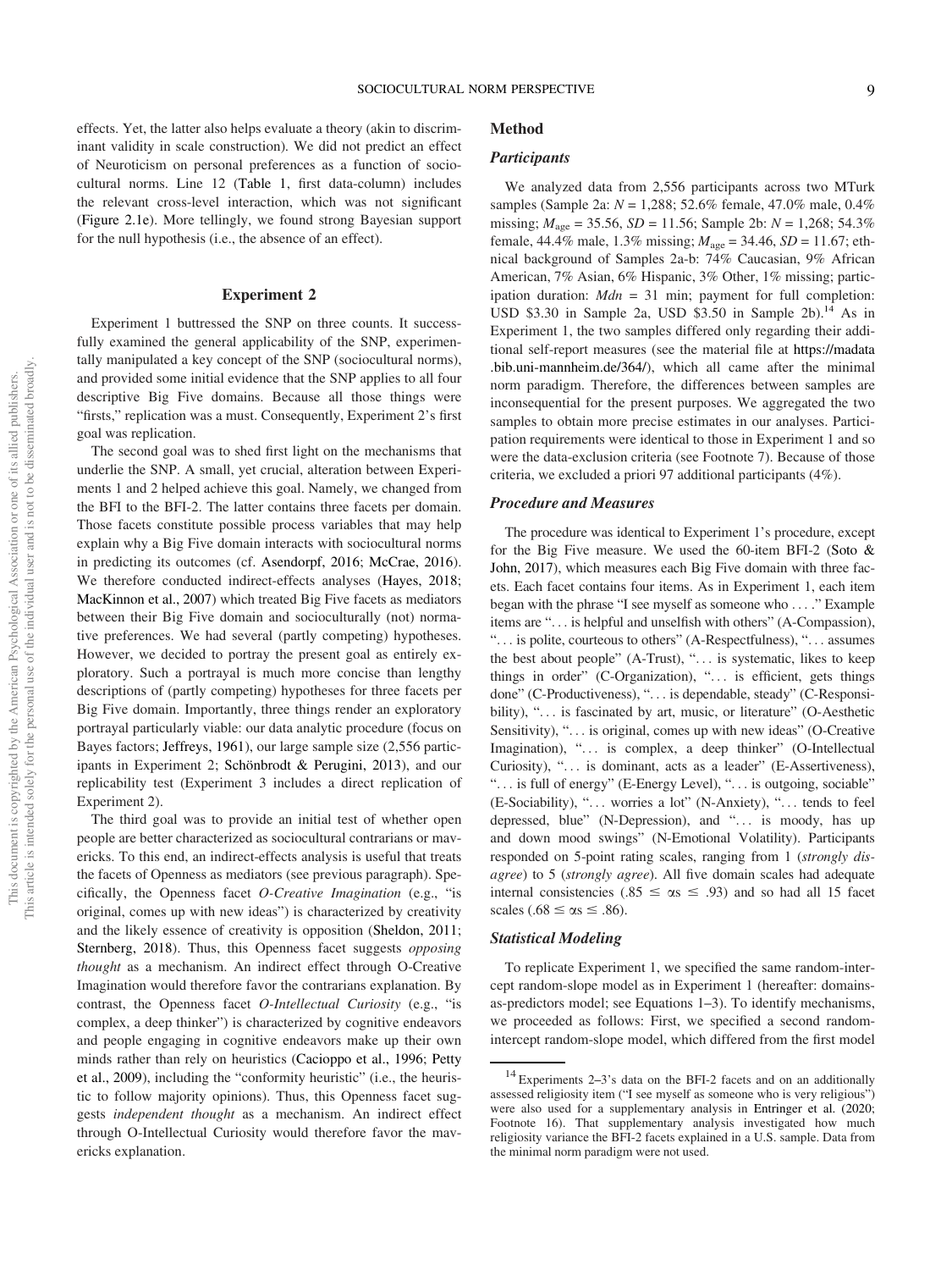in one respect only: We replaced the five Big Five domains with the 15 Big Five facets (hereafter: facets-as-predictors model). The Big Five facets that interacted significantly with sociocultural norms qualified as possible process variables that may drive their domain's effect (cf. Asendorpf, 2016; McCrae, 2016). Second, we conducted an indirect-effects analysis and treated as mediators those Big Five facets that qualified as possible process variables in the first step (the other Big Five facets were not examined any further). This indirect-effects analysis took the form of a third random-intercept random-slope model (hereafter: facets-as-mediators model).

To fully appreciate our facets-as-mediators model, it is necessary to foreshadow the results of the facets-as-predictors model. The latter model revealed one—and only one—possible process variable for Agreeableness, Conscientiousness, and Openness (for Extraversion, no possible process variable emerged). Consequently, the facets-as-mediators model was identical to the domains-as-predictors model with three critical extensions: (a) Additional predictors were those three facets that qualified as possible process variables in the facets-as-predictors model. (b) Crosslevel interactions between those three facets and sociocultural norms were specified. (c) Indirect effects through those three facets were specified (e.g., path a of indirect effect: Agreeableness  $\rightarrow$ Agreeableness Facet; path b of indirect effect: Agreeableness Facet  $\times$  Sociocultural Norms  $\rightarrow$  Personal Preferences; model 15 in Hayes, 2018; p. 592).<sup>15</sup> Importantly, we ensured independence between the three included facets and their domains by removing the items of those three facets from the domains' scores. Conceptually, that removal is unproblematic from the predominant view of trait structure (i.e., the reflective view; Bollen & Lennox, 1991; Edwards & Bagozzi, 2000). Empirically, that removal barely affected participants' rank order, as indicated by very strong Spearman's rank correlations between the full and reduced domain scores for Agreeableness, Conscientiousness, and Openness (Experiment 2: .94  $\leq$  *rs*  $\leq$  .97; Experiment 3: .93  $\leq$  *rs*  $\leq$  .97). We tested the facets-as-mediators model with *Mplus 8.4* (Muthén & Muthén, 1998–2017) as *Julia*'*s MixedModels* package is not (yet) able to model indirect effects.

#### Results and Discussion

We start with the replication of Experiment 1, followed by the analysis of the possible process variables and the indirect-effects analysis.

#### Domains-as-Predictors Model (Replication of Experiment 1)

Table 1's second data-column includes the results of the domains-as-predictors model. Lines 2–6 show the effects of the Big Five domains on participants' preferences independent of those preferences' sociocultural norms (i.e., the main effects of the Big Five domains). We did not expect to find such main effects and that expectation was largely met: The main effects of Conscientiousness and Openness were not significant and the Bayesian analyses revealed evidence for the null hypothesis (i.e., the absence of a main effect). The main effects of the other three domains reached significance, but the Bayesian support for them was inconclusive (Agreeableness and Extraversion) or substantial at best (Neuroticism).

Much more important are the cross-level interactions between each Big Five domain and sociocultural norms (lines 8–12). These cross-level interactions fully replicated those of Experiment 1: The cross-level interaction involving Agreeableness was significant and the Bayesian support for it was decisive. More precisely, Agreeableness predicted personal preferences for a particular character/value more strongly if those preferences were socioculturally normative (Figure 2.2a). The cross-level interaction involving Conscientiousness was significant, too, but the Bayesian support for it was inconclusive. More precisely, Conscientiousness appeared to predict personal preferences for a particular character/ value more strongly if those preferences were socioculturally normative (Figure 2.2b). The cross-level interaction involving Openness was also significant and the Bayesian support for it was decisive. More precisely, Openness predicted personal preferences for a particular character/value more strongly if those preferences were not socioculturally normative (Figure 2.2c). Moreover, Experiment 1's conceptually novel finding regarding Extraversion replicated. Specifically, the cross-level interaction involving Extraversion was significant and the Bayesian support for it was substantial. More precisely, Extraversion predicted personal preferences for a particular character/value more strongly if those preferences were socioculturally normative (Figures 2.2d). Finally, Neuroticism was again the only Big Five domain that did not significantly interact with sociocultural norms in predicting personal preferences (Figure 2.2e). More tellingly, we again found strong Bayesian support for the null hypothesis (i.e., the absence of an effect). Overall, the results buttress the SNP and, for the first time, they do so with the latest Big Five measure—the BFI-2.

#### Facets-as-Predictors Model (Possible Process Variables)

Table 2's first data-column includes the results of the facetsas-predictors model. Lines 2–16 show the effects of the Big Five facets on participants' preferences independent of those preferences' sociocultural norms (i.e., the facets' main effects). We did not expect to find such main effects and that expectation was met in 13 out of 15 cases (in the two significant cases, Bayesian analyses revealed inconclusive evidence for those main effects and neither of those main effects replicated in Experiment 3).

Much more important are the cross-level interactions between each Big Five facet and sociocultural norms (lines 18–32). These cross-level interactions revealed three possible process variables one each, and only one each, for Agreeableness, Conscientiousness, and Openness. Specifically, the cross-level interaction involving A-Trust was significant and the Bayesian support for it was very strong. At the same time, the cross-level interactions involving the other two facets of Agreeableness were not significant and the Bayesian analyses strongly supported the null hypotheses (i.e., the absence of cross-level interactions). The cross-level interaction involving C-Responsibility was also significant, but the

<sup>&</sup>lt;sup>15</sup> The reflective view of trait structure (Bollen & Lennox, 1991; Edwards & Bagozzi, 2000) suggests to treat the Big Five domains as latent variables in an indirect-effects analysis. We therefore computed the latent scores for all Big Five domains and repeated the facets-as-mediators model with those latent scores. We report the results in Online Supplement S7. These results were conceptually identical to the main-text results, which are based on manifest scores for the Big Five domains.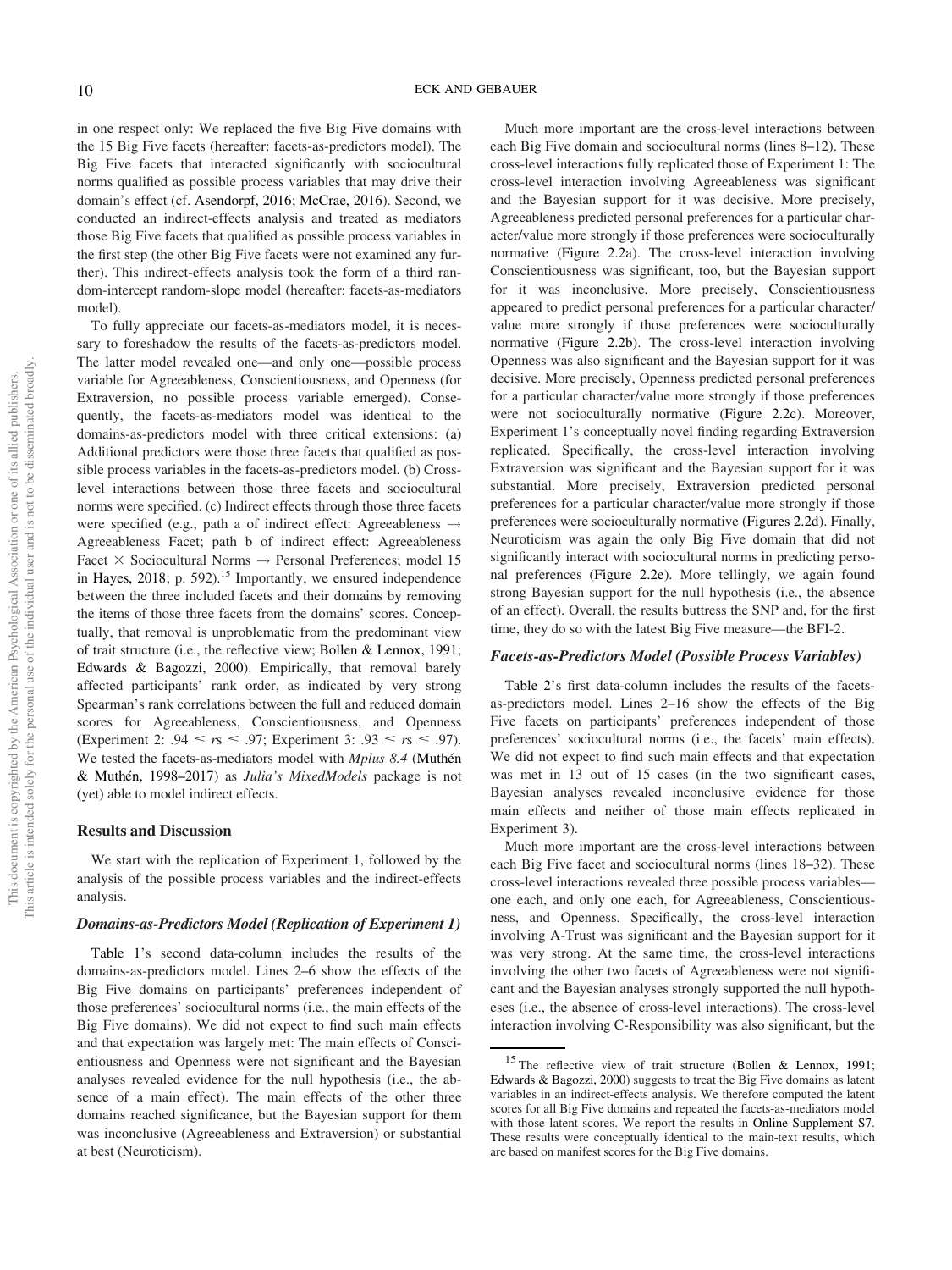| Table 2 |                                                                                         |  |  |  |
|---------|-----------------------------------------------------------------------------------------|--|--|--|
|         | Effects of the Big Five Facets on Personal Preferences Moderated by Sociocultural Norms |  |  |  |

|                                              |          | Experiment 2     |            |          | Experiment 3      |            |          | Experiments 2-3 <sup>a</sup> |
|----------------------------------------------|----------|------------------|------------|----------|-------------------|------------|----------|------------------------------|
| Predictor                                    | Estimate | 95% CI           | $BF_{10}$  | Estimate | 95% CI            | $BF_{10}$  | Estimate | 95% CI                       |
| $(1)$ (Intercept)                            | 4.57     | [4.55, 4.59]     |            | 4.57     | [4.55, 4.59]      |            | 4.57     | [4.56, 4.58]                 |
| (2) A-Compassion                             | $-0.04$  | $[-0.07, -0.01]$ | 0.59       | $-0.02$  | $[-0.05, 0.01]$   | 0.08       | $-0.03$  | $[-0.06, -0.01]$             |
| (3) A-Respectfulness                         | 0.02     | $[-0.02, 0.06]$  | 0.06       | 0.02     | $[-0.02, 0.06]$   | 0.06       | 0.02     | $[-0.01, 0.05]$              |
| $(4)$ A-Trust                                | $-0.01$  | $[-0.04, 0.02]$  | 0.06       | $4e-03$  | $[-0.03, 0.03]$   | 0.05       | $-2e-03$ | $[-0.02, 0.02]$              |
| $(5)$ C-Organization                         | $4e-03$  | $[-0.02, 0.03]$  | 0.05       | 0.02     | $[-0.01, 0.04]$   | 0.09       | 0.01     | $[-0.01, 0.03]$              |
| (6) C-Productiveness                         | $4e-03$  | $[-0.03, 0.04]$  | 0.05       | $1e-03$  | $[-0.04, 0.04]$   | 0.05       | $3e-03$  | $[-0.02, 0.03]$              |
| (7) C-Responsibility                         | $-0.02$  | $[-0.06, 0.02]$  | 0.07       | $-0.04$  | $[-0.08, -4e-03]$ | 0.27       | $-0.03$  | $[-0.06, -3e-03]$            |
| (8) O-Aesthetic Sensitivity                  | 0.01     | $[-0.02, 0.03]$  | 0.05       | $-0.01$  | $[-0.04, 0.01]$   | 0.06       | $-2e-03$ | $[-0.02, 0.02]$              |
| (9) O-Creative Imagination                   | $-0.02$  | $[-0.05, 0.01]$  | 0.09       | $-0.04$  | $[-0.08, -0.01]$  | 0.63       | $-0.03$  | $[-0.06, -0.01]$             |
| (10) O-Intellectual Curiosity                | 0.03     | $[-3e-03, 0.06]$ | 0.15       | 0.06     | [0.02, 0.09]      | 3.49       | 0.04     | [0.02, 0.07]                 |
| $(11)$ E-Assertiveness                       | 0.01     | $[-0.02, 0.04]$  | 0.05       | $2e-03$  | $[-0.03, 0.03]$   | 0.05       | 5e-03    | $[-0.02, 0.03]$              |
| (12) E-Energy Level                          | $-0.01$  | $[-0.04, 0.02]$  | 0.05       | $-0.04$  | $[-0.08, -0.01]$  | 0.48       | $-0.03$  | $[-0.05, -3e-03]$            |
| (13) E-Sociability                           | $-0.02$  | $[-0.04, 0.01]$  | 0.09       | $-4e-03$ | $[-0.03, 0.02]$   | 0.05       | $-0.01$  | $[-0.03, 0.01]$              |
| $(14)$ N-Anxiety                             | $-0.04$  | $[-0.07, -0.01]$ | 0.63       | $-0.01$  | $[-0.04, 0.02]$   | 0.05       | $-0.02$  | $[-0.05, -2e-03]$            |
| $(15)$ N-Depression                          | 0.01     | $[-0.02, 0.05]$  | 0.06       | $-0.04$  | $[-0.07, -4e-03]$ | 0.30       | $-0.01$  | $[-0.03, 0.01]$              |
| (16) N-Emotional Volatility                  | $-0.01$  | $[-0.05, 0.02]$  | 0.06       | 0.01     | $[-0.02, 0.05]$   | 0.06       | $1e-03$  | $[-0.02, 0.02]$              |
| $(17)$ Norms                                 | 1.06     | [1.00, 1.12]     | $3e+1,104$ | 1.12     | [1.07, 1.18]      | $7e+1,173$ | 1.09     | [1.05, 1.13]                 |
| $(18)$ A-Compassion $\times$ Norms           | 0.03     | $[-0.08, 0.13]$  | 0.10       | 0.05     | $[-0.06, 0.16]$   | 0.14       | 0.04     | $[-0.03, 0.12]$              |
| $(19)$ A-Respectfulness $\times$ Norms       | 0.02     | $[-0.10, 0.14]$  | 0.09       | $-0.01$  | $[-0.14, 0.11]$   | 0.09       | $1e-04$  | $[-0.09, 0.09]$              |
| $(20)$ A-Trust $\times$ Norms                | 0.18     | [0.08, 0.28]     | 49.10      | 0.15     | [0.06, 0.25]      | 9.84       | 0.17     | [0.10, 0.24]                 |
| $(21)$ C-Organization $\times$ Norms         | $-5e-03$ | $[-0.09, 0.08]$  | 0.09       | 0.09     | $[-4e-03, 0.17]$  | 0.48       | 0.04     | $[-0.03, 0.10]$              |
| $(22)$ C-Productiveness $\times$ Norms       | 0.01     | $[-0.11, 0.13]$  | 0.09       | 0.10     | $[-0.03, 0.22]$   | 0.27       | 0.05     | $[-0.03, 0.14]$              |
| $(23)$ C-Responsibility $\times$ Norms       | 0.16     | [0.04, 0.28]     | 2.28       | $-0.05$  | $[-0.17, 0.08]$   | 0.11       | 0.06     | $[-0.03, 0.14]$              |
| (24) O-Aesthetic Sensitivity $\times$ Norms  | $-0.05$  | $[-0.13, 0.03]$  | 0.17       | 0.02     | $[-0.07, 0.10]$   | 0.10       | $-0.02$  | $[-0.07, 0.04]$              |
| $(25)$ O-Creative Imagination $\times$ Norms | 0.02     | $[-0.08, 0.13]$  | 0.10       | $-0.02$  | $[-0.13, 0.09]$   | 0.10       | $2e-03$  | $[-0.07, 0.08]$              |
| (26) O-Intellectual Curiosity $\times$ Norms | $-0.29$  | $[-0.39, -0.18]$ | $2e+05$    | $-0.29$  | $[-0.39, -0.18]$  | $9e + 04$  | $-0.29$  | $[-0.36, -0.21]$             |
| $(27)$ E-Assertiveness $\times$ Norms        | 0.01     | $[-0.08, 0.10]$  | 0.09       | 0.04     | $[-0.05, 0.13]$   | 0.13       | 0.03     | $[-0.04, 0.09]$              |
| $(28)$ E-Energy Level $\times$ Norms         | 0.06     | $[-0.05, 0.16]$  | 0.16       | 0.15     | [0.04, 0.25]      | 2.26       | 0.10     | [0.02, 0.17]                 |
| (29) E-Sociability $\times$ Norms            | 0.02     | $[-0.06, 0.09]$  | 0.10       | 0.05     | $[-0.03, 0.13]$   | 0.21       | 0.04     | $[-0.02, 0.09]$              |
| $(30)$ N-Anxiety $\times$ Norms              | 0.05     | $[-0.05, 0.15]$  | 0.14       | $-0.02$  | $[-0.12, 0.07]$   | 0.10       | 0.01     | $[-0.06, 0.08]$              |
| $(31)$ N-Depression $\times$ Norms           | $-0.12$  | $[-0.23, -0.02]$ | 1.17       | 0.02     | $[-0.09, 0.12]$   | 0.10       | $-0.05$  | $[-0.13, 0.02]$              |
| (32) N-Emotional Volatility $\times$ Norms   | 0.09     | $[-0.01, 0.20]$  | 0.38       | $-0.02$  | $[-0.13, 0.09]$   | 0.10       | 0.04     | $[-0.04, 0.11]$              |

*Note*. CI = confidence interval; BF<sub>10</sub> = Bayes factor which compares the focal hypothesis (i.e., the presence of an effect) to the null hypothesis (i.e., the absence of an effect) such that  $BF_{10} > 1$  means Bayes factor favors the focal hypothesis over the null hypothesis and  $BF_{10} < 1$  means Bayes factor favors the null hypothesis over the focal hypothesis; A = Agreeableness; C = Conscientiousness; O = Openness; E = Extraversion; N = Neuroticism; Norms = sociocultural norms.

<sup>a</sup> The total sample size was too large to compute Bayes factors with the *BayesFactor* package (Morey & Rouder, 2018).

Bayesian support for it was inconclusive. Notably, the cross-level interactions involving the other two facets of Conscientiousness were not significant and the Bayesian analyses strongly supported the null hypotheses. Finally, the cross-level interaction involving O-Intellectual Curiosity was significant and the Bayesian support for it was decisive. At the same time, the cross-level interactions involving the other two facets of Openness were not significant and the Bayesian analyses provided substantial support for the null hypotheses.<sup>16,17</sup> Next, we treated those three possible process variables as mediators in the facets-as-mediators model.

#### Facets-as-Mediators Model (Indirect Effects)

Table 3 (lines 1–5) includes the results of the facets-as-mediators model. First, we found an indirect effect of higher Agreeableness on more normative preferences through A-Trust (line 1). This suggests that Agreeableness predicts socioculturally normative preferences positively because agreeable people trust more the members of their sociocultural context and, thus, behave in the same way as those members.

<sup>16</sup> Table 2 also shows a significant N-Depression  $\times$  Sociocultural Norms interaction. We do not elaborate on this cross-level interaction for two reasons: (a) This cross-level interaction did not replicate in Experiment 3. (b) We examined the Big Five facets to elucidate why the Big Five domains interact with sociocultural norms in predicting their outcomes. As hypothesized, Neuroticism did not interact with sociocultural norms in predicting its outcomes.

<sup>17</sup> For completeness reasons, we also conducted separate models for each Big Five facet. We report the results in Online Supplement S5. In brief, these results showed that almost all Big Five Facet  $\times$  Sociocultural Norms interactions in Experiments 2-3 became significant. Importantly, though, the interactions were not significantly larger than in the facets-aspredictors model (except for the two interactions involving N-Anxiety and N-Emotional Volatility in Experiment 2 and the two interactions involving N-Depression and C-Responsibility in Experiment 3). Accordingly, each Big Five facet that showed a unique interaction with sociocultural norms in the facets-as-predictors model (Table 2) was exactly that facet of a Big Five domain which also stood out as the most influential facet in the separate models (Supplemental Table S5.2). As we tested the Big Five facets to identify mechanisms that underlie the effects of the Big Five domains, it was crucial to reveal Big Five Facet  $\times$  Sociocultural Norms interactions that were unique (i.e., not attributable to shared variance between facets). Thus, the results relevant for the present research are the results of the facets-as-predictors model.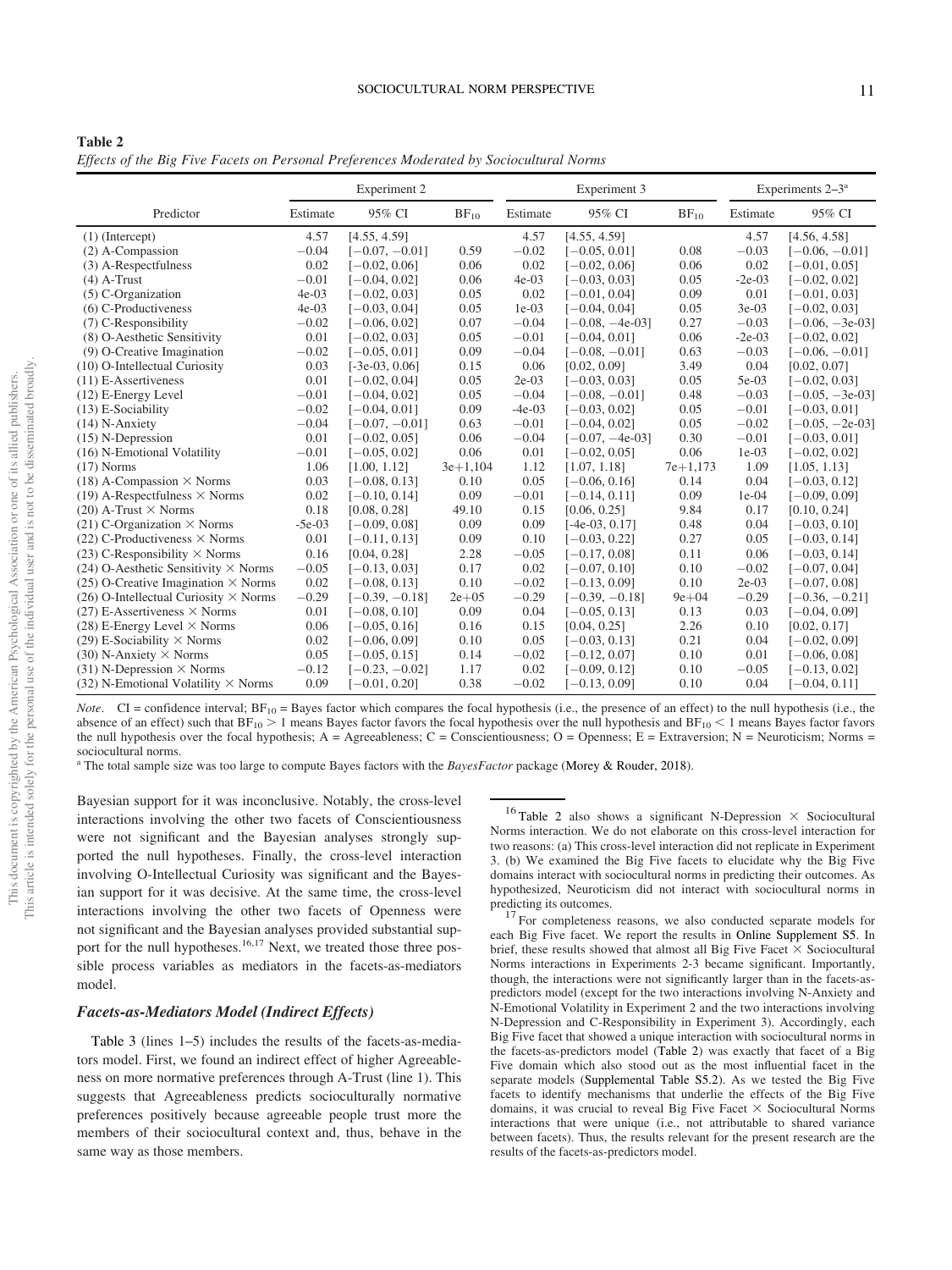| i<br>í        |                      |
|---------------|----------------------|
| ś             |                      |
| ţ<br>ï        |                      |
|               |                      |
| ł             |                      |
|               |                      |
| į             |                      |
|               |                      |
|               |                      |
|               |                      |
|               |                      |
|               |                      |
|               |                      |
|               |                      |
|               |                      |
|               |                      |
|               |                      |
|               |                      |
| j             |                      |
| )             |                      |
|               |                      |
| ï             |                      |
|               |                      |
| Ĺ             |                      |
|               |                      |
|               |                      |
|               |                      |
|               |                      |
|               | l                    |
|               |                      |
|               |                      |
|               | J<br>ì               |
| )             |                      |
| í             |                      |
| ì             |                      |
|               |                      |
|               | I                    |
|               |                      |
|               |                      |
|               |                      |
|               | $\ddot{\phantom{a}}$ |
| $\frac{1}{2}$ |                      |
|               | "his ar"             |
|               | į<br>į               |
|               |                      |

# **Table 3**<br>Results of Indirect-Effects Analyses *Results of Indirect-Effects Analyses*

|                                                |                                 |                            | Direct effect                                                                |                               | Path a of indirect effect                                                    |                                | Path b of indirect effect                                                                  |                                                      | Indirect effect                                                             |                         |
|------------------------------------------------|---------------------------------|----------------------------|------------------------------------------------------------------------------|-------------------------------|------------------------------------------------------------------------------|--------------------------------|--------------------------------------------------------------------------------------------|------------------------------------------------------|-----------------------------------------------------------------------------|-------------------------|
| Predictor                                      | Mediator                        | Estimate                   | 95% CI                                                                       | Estimate                      | 95% CI                                                                       | Estimate                       | 95% CI                                                                                     | Estimate                                             | 95% CI                                                                      | Proportion mediated (%) |
|                                                |                                 |                            |                                                                              |                               | Experiment 2                                                                 |                                |                                                                                            |                                                      |                                                                             |                         |
| 1) Agreeableness                               | $A$ -Trust                      |                            | $-0.07, 0.18$                                                                |                               | [0.65, 0.74]                                                                 |                                |                                                                                            |                                                      |                                                                             | 8                       |
| (2) Conscientiousness                          | '-Responsibility                | 0.06                       | $-0.10, 0.13$                                                                | 2<br>0.50<br>0.0              |                                                                              | $0.18$<br>$0.15$<br>$0.29$     |                                                                                            | $\begin{array}{c} 0.13 \\ 0.08 \\ -0.18 \end{array}$ |                                                                             | 88                      |
| (3) Openness                                   | <b>J-Intellectual curiosity</b> |                            |                                                                              |                               | $[0.52, 0.59]$<br>$[0.58, 0.65]$                                             |                                | $[0.09, 0.27]$<br>$[0.04, 0.28]$<br>$[-0.39, -0.19]$                                       |                                                      | $[0.06, 0.19]$<br>$[0.02, 0.15]$<br>$[-0.24, -0.12]$                        |                         |
| (4) Extraversion                               |                                 | $0.03$<br>$0.03$<br>$0.03$ | $\begin{bmatrix} -0.13, 0.06 \end{bmatrix}$<br>0.04, 0.22]                   |                               |                                                                              |                                |                                                                                            |                                                      |                                                                             |                         |
| (5) Neuroticism                                |                                 |                            | $-0.05, 0.11$                                                                |                               |                                                                              |                                |                                                                                            |                                                      |                                                                             |                         |
|                                                |                                 |                            |                                                                              |                               |                                                                              |                                |                                                                                            |                                                      |                                                                             |                         |
| $(6)$ Agreeableness<br>$(7)$ Conscientiousness | A-Trust                         |                            |                                                                              |                               | Experiment 3<br>[0.65, 0.74]<br>[0.57, 0.72]<br>[0.83, 0.94]<br>[1.47, 1.57] |                                |                                                                                            |                                                      |                                                                             |                         |
|                                                | kational thought                | 811<br>0110<br>000         | $\begin{bmatrix} -0.14, 0.11 ] \ 0.02, 0.25 ] \ -0.21, 0.01 ] \end{bmatrix}$ | 8 3 3 3<br>0 3 3 3<br>0 3 3 4 |                                                                              | $0.148$<br>$0.1812$<br>$0.148$ | $\begin{array}{l} [0.10, 0.30] \ [0.07, 0.21] \ [-0.24, -0.11] \ [0.04, 0.20] \end{array}$ | 148048                                               | $\begin{array}{c} [0.07, 0.21] \ [0.04, 0.14] \ [-0.22, -0.10] \end{array}$ | 39                      |
| (8) Openness                                   | leed for cognition              |                            |                                                                              |                               |                                                                              |                                |                                                                                            |                                                      |                                                                             | 82                      |
| (9) Extraversion                               | ocial attention                 |                            | $-0.05, 0.26$                                                                |                               |                                                                              |                                |                                                                                            |                                                      | 0.06, 0.30]                                                                 |                         |
| .10) Neuroticism                               |                                 | 0.03                       | $-0.12, 0.06$                                                                |                               |                                                                              |                                |                                                                                            |                                                      |                                                                             |                         |

Note. Direct effect = Predictor × Sociocultural Norms interaction on personal preferences in the facets-as-mediators model (Experiment 2) or full-sociocultural-norm model (Experiment 3); path a of Sociocultural Norms interaction on personal preferences in the facets-as-mediators model (Experiment 2) or full-sociocultural-norm model (Experiment 3); path a of indirect effect = effect of predictor on mediator, controlled for the other predictors and mediators in the model; path b of indirect effect = Mediator × Sociocultural Norms interaction on personal preferences in the facets-as-mediators model (Experiment 2) or full-sociocultural-norm model (Experiment 3); indirect effect = product of path a and path b of indirect effect; proportion mediated = indirect  $\sin$  Sociocultural Norms interaction on personal preferences in the facets-as-mediators model (Experiment 2) or full-sociocultural-norm model (Experiment 3); indirect effect = product of path a and path b of indirect effect; proportion mediated = indirect effect divided by the sum of indirect and direct effect (MacKinnon et al., 1995), multiplied by 100; CI = confidence interval:  $A =$  Agreeableness; C = Conscientiousness; O = Openness. To ensure indeeffect divided by the sum of indirect and direct and direct and direct affect (MacKinnon et al., 1995), multiplied by 100; CI = confidence interval; A = Agreeableness; C = Conscientiousness; O = Openness. To ensure inde-<sup>a</sup> Because of the negative direct, the calculated proportion mediated actually was greater than 100%. A-Trust, however, can account for maximal 100% of the positive effect of Agreeableness on Because of the negative direct effect, the calculated proportion mediated actually was greater than 100%. A-Trust, however, can account for maximal 100% of the positive effect of Agreeableness pendence between the Big Five domains and the facets included in the model, we removed the items of those facets from the domains' scores (see Experiment 2's Statistical Modeling section). pendence between the Big Five domains and the facets included in the model, we removed the items of those facets from the domains' scores (see Experiment 2's Statistical Modeling section). indirect effect = effect of predictor on mediator, controlled for the other predictors and mediators in the model; path b of indirect effect = Mediator *Note*. Direct effect = Predictor more normative preferences. more normative preferences.

Second, we found an indirect effect of higher Conscientiousness on more normative preferences through C-Responsibility (line 2). Yet, it was not immediately clear to us why C-Responsibility may drive the effect of higher Conscientiousness on more normative preferences. Compared to the other two facets of Conscientiousness, C-Responsibility may reflect a stronger notion of rule adherence. Thus, Conscientiousness may predict socioculturally normative preferences positively because sociocultural norms can be conceived of as unwritten rules and conscientious people adhere to rules particularly strongly. Experiment 3 further clarifies the mechanisms driving the Conscientiousness effect.

Finally, we found an indirect effect of higher Openness on less normative preferences through O-Intellectual Curiosity (line 3). This suggests that Openness predicts socioculturally normative preferences negatively because open people engage more in cognitive endeavors and this fosters independent thought (i.e., to make up one's own mind) rather than reliance on the conformity heuristic (as closed-minded people do a lot). Notably, this result also provides initial evidence that open people are better characterized as sociocultural mavericks rather than contrarians. That is, open people do not seem to seek opposition to sociocultural norms (as predicted by the SMP). If open people did, O-Creative Imagination should have qualified as process variable, but it did not (see Table 2). Experiment 3 further compares the contrarians and mavericks views against each other.

In sum, A-Trust, C-Responsibility, and O-Intellectual Curiosity were all distinctive process variables. That is, they emerged as unique predictors of socioculturally (not) normative preferences, whereas the other facets of Agreeableness, Conscientiousness, and Openness emerged as nonpredictors (see Table 2). Moreover, all three facets were sizable mediators in the facetsas-mediators model (proportions mediated  $\geq 68\%$ ). Thus, to examine the Big Five facets as process variables helped provide initial evidence for three possible mechanisms that may underlie the SNP.

#### Experiment 3

Experiment 2 supported the SNP in several ways. To begin with, it successfully replicated Experiment 1's results with a different Big Five measure. As such, Experiment 2 buttressed the SNP's general applicability, reinforced the SNP's proposal that sociocultural norms play a causal role, and strengthened the evidence that the SNP is relevant for all four descriptive Big Five domains. Moreover, Experiment 2 provided two conceptually novel contributions: First, it examined the Big Five facets as process variables that may drive their domain's effect. Second, it challenged the SMP in its view of Openness. More precisely, it appears inappropriate to characterize open people as sociocultural contrarians (as the SMP does). Instead, it appears more appropriate to characterize open people as sociocultural mavericks (i.e., people who do whatever they like to do no matter what the sociocultural norm is). Both novel contributions are important and, thus, deserve more empirical support. Consequently, Experiment 3's first goal was to replicate those novel contributions.

The second goal was to illuminate further the mechanisms that underlie the SNP. Experiment 2's facet-level results are wanting on two counts: First, it was not immediately clear to us why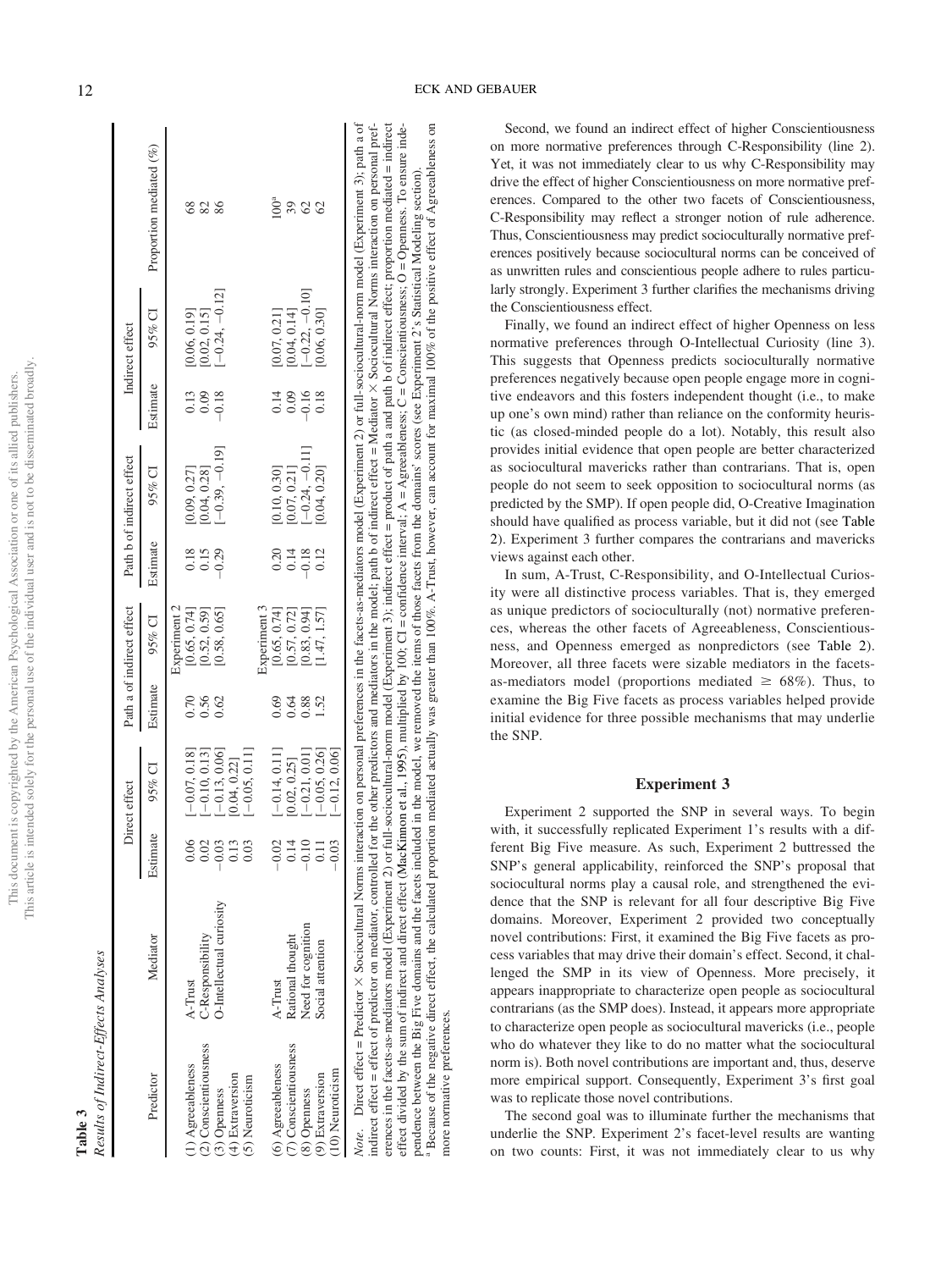people is typically guided by *rational thought* (i.e., careful thinking before acting; Costa & McCrae, 1992; John et al., 2008) and it is generally considered rational to behave in accord with social norms (Cialdini & Trost, 1998; Jetten & Hornsey, 2012). Penner and Davis (1969; p. 299), for example, noted that "group majorities may frequently be regarded as 'tools' or problem solving aids, whose general value has been established through past experience." Thus, as part of the second goal, we tested for an indirect effect of higher Conscientiousness on more normative preferences through rational thought. Second, none of the three Extraversion facets qualified as process variables in Experiment 2 (see Table 2). Possibly, then, some central feature of Extraversion may drive the effect of higher Extraversion on more normative preferences (cf. McCrae, 2016; Mõttus, 2016). According to Ashton et al. (2002), seeking social attention is the central feature of Extraversion (see also Denissen & Penke, 2008). Seeking social attention is also a plausible mechanism according to classic social psychology. This is the case because people who behave normatively typically receive positive attention from their social environment (Gilbert, 1997; Schachter, 1951). Thus, as part of the second goal, we tested for an indirect effect of higher Extraversion on more normative

preferences through social attention.

The third goal was to substantiate that open people are better characterized as sociocultural mavericks than contrarians. In support of the mavericks explanation, Experiment 2 found an indirect effect of higher Openness on less normative preferences through O-Intellectual Curiosity. A complementary and more direct test would be to replace O-Intellectual Curiosity with *need for cognition* (Cacioppo & Petty, 1982). Conceptually, need for cognition is a close relative of O-Intellectual Curiosity (for empirical support, see Footnote 20). The advantage of the former is that decades of research is available and some of it has explicitly shown that people high in need for cognition rely little on heuristics (Cacioppo et al., 1996; Petty et al., 2009), including the conformity heuristic (i.e., the heuristic to follow majority opinions, because the majority tends to be correct; cf. Moscovici, 1980; Sachdev & Bourhis, 1984). In other words, that research has directly shown that people high in need for cognition engage in independent thought, rather than opposing thought.

C-Responsibility may drive the Conscientiousness effect (see Experiment 2's Results and Discussion section). Classic social psychology suggests a mechanism that does not involve any of the measured BFI-2 facets. Specifically, the behavior of conscientious

#### Method

#### **Participants**

We analyzed data from 2,542 participants across two MTurk samples (Sample 3a: *N* = 1,268; 56.6% female, 42.4% male, 1.0% missing; *M*age = 35.63, *SD* = 11.25; Sample 3b: *N* = 1,274; 57.6% female, 42.0% male, 0.4% missing; *M*age = 35.43, *SD* = 11.80; ethnical background of Samples 3a-b: 74% Caucasian, 9% African American, 6% Asian, 7% Hispanic, 3% Other, 1% missing; participation duration: *Mdn* = 31 min; payment for full completion: USD \$3.50). As in Experiments 1–2, the two samples differed only regarding their additional self-report measures (see the material file at https://madata.bib.uni-mannheim.de/364/), which all came after the minimal norm paradigm. We again aggregated the two samples for analyses to obtain more precise estimates. Participation requirements were identical to those in Experiments 1–2 and so were the data-exclusion criteria (see Footnote 7). Because of those criteria, we excluded a priori 97 additional participants (4%).

#### Procedure and Measures

The procedure was identical to Experiment 2's procedure, except that we administered three additional measures to assess possible process variables (see below). Participants responded to all three measures on 7-point rating scales, ranging from 1 (*does not describe me at all*) to 7 (*describes me extremely well*). All domain scales of the BFI-2 evinced adequate internal consistencies (.84  $\leq$  $\alpha s \le .91$ ) and so did all facet scales of the BFI-2 (.64  $\le \alpha s \le .86$ ).

Rational Thought. The 11-item Premeditation Scale (Whiteside & Lynam, 2001) measures "the tendency to think and reflect on the consequences of an act before engaging in that act" (Whiteside & Lynam, 2001; p. 685). Example items are "I tend to value and follow a rational, 'sensible' approach to things." and "My thinking is usually careful and purposeful." The internal consistency was adequate ( $\alpha$  = .91).

Need for Cognition. The 18-item Need for Cognition Scale (Cacioppo et al., 1984) measures "an individual's tendency to engage in and enjoy effortful cognitive endeavors" (Cacioppo et al., 1984; p. 306). Example items are "I usually end up deliberating about issues even when they do not affect me personally." and "The notion of thinking abstractly is appealing to me." The internal consistency was adequate ( $\alpha = .93$ ).

Social Attention. The 13-item Social Attention Scale (Ashton et al., 2002) measures "the tendency to behave in ways that attract social attention and to enjoy being the object of such attention" (Ashton et al., 2002; p. 247). Example items are "You are often 'the life of the party'" and "You do not like to stay in the background." The internal consistency was adequate ( $\alpha$  = .94).

#### Statistical Modeling

To replicate Experiments 1–2, we specified the same randomintercept random-slope models as in those experiments. To examine the possible process variables external to the BFI-2 (i.e., rational thought, need for cognition, and social attention), we used the same procedure as for the Big Five facets (see Experiment 2). We first tested whether the external process variables predicted personal preferences as a function of sociocultural norms. To this end, we specified a random-intercept random-slope model parallel to the facets-as-predictors model (see Experiment 2). The only difference was that we replaced the 15 Big Five facets with the three external process variables. To foreshadow the results of that model (hereafter: externals-as-predictors model), all three external process variables interacted with sociocultural norms in predicting personal preferences. Thus, we treated all three external process variables as mediators in an indirect-effects analysis. This analysis took the form of a final random-intercept random-slope model (hereafter: full-sociocultural-norm model). The full-socioculturalnorm model was identical to the facets-as-mediators model of Experiment 2 with one crucial exception. Instead of the three BFI-2 facets, it included the following four process variables one process variable per descriptive Big Five domain: A-Trust (for Agreeableness), rational thought (for Conscientiousness),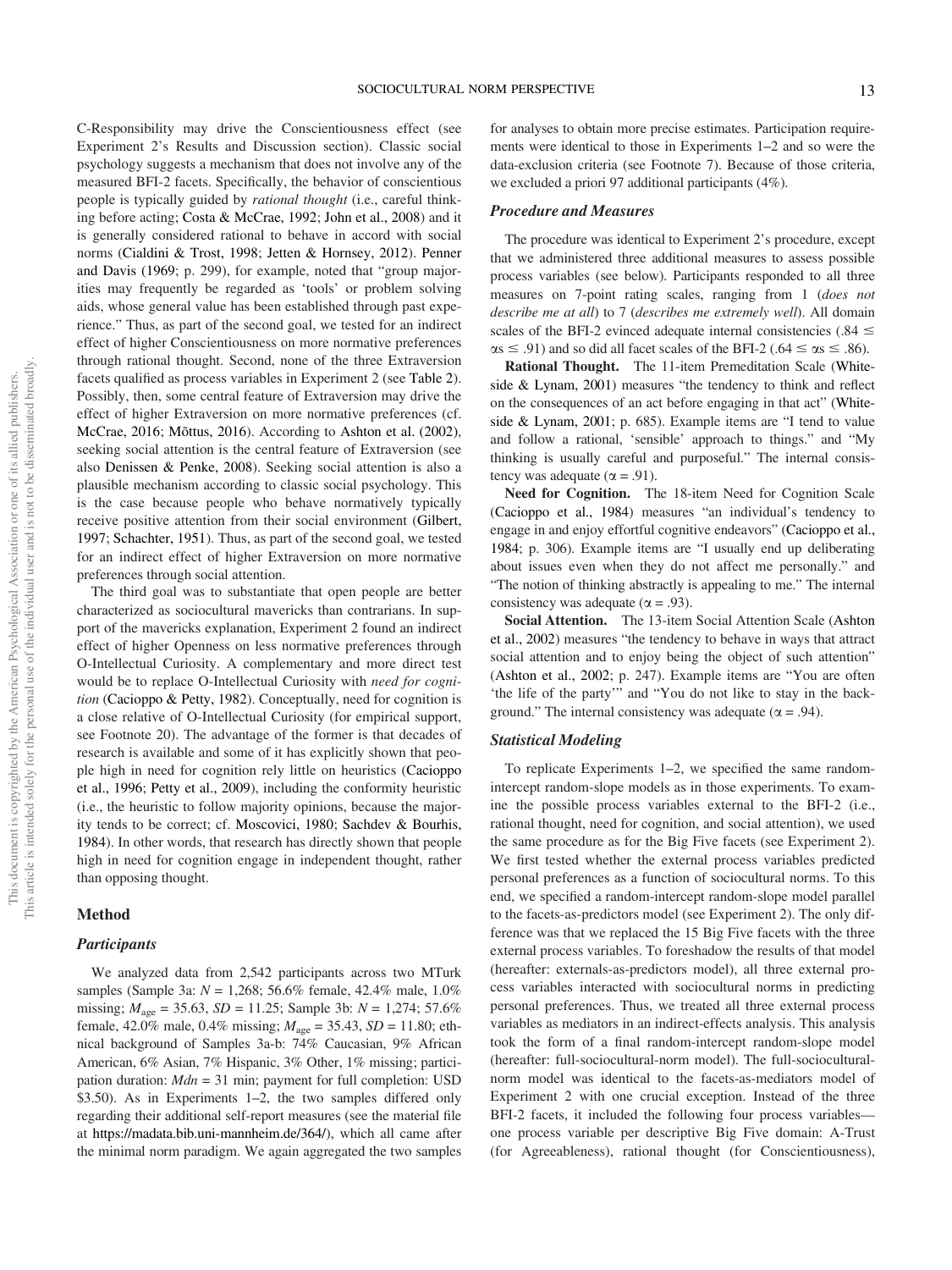need for cognition (for Openness), and social attention (for Extraversion).<sup>18</sup>

#### Results and Discussion

We start with the replication of the domains-as-predictors model of Experiments 1–2, followed by the replication of the facets-aspredictors model of Experiment 2. The novel results follow thereafter (externals-as-predictors and full-sociocultural-norm models).

### Domains-as-Predictors Model (Replication of Experiments  $1-2$ )

Table 1's third data-column includes the results of the domainsas-predictors model. Lines 2–6 show the effects of the Big Five domains on participants' preferences independent of those preferences' sociocultural norms (i.e., the main effects of the Big Five domains). We did not expect to find such main effects and that expectation was met: The main effects of the Big Five domains were not significant with the exception of Extraversion and Neuroticism (main effects that did not consistently emerge in Experiments 1–2) and the Bayesian analyses revealed evidence for the null hypothesis (i.e., the absence of a main effect) for all Big Five domains (including Extraversion and Neuroticism).

Much more important are the cross-level interactions between each Big Five domain and sociocultural norms (lines 8–12). These cross-level interactions fully replicated those of Experiments 1–2: The cross-level interaction involving Agreeableness was significant and the Bayesian support for it was decisive. More precisely, Agreeableness predicted personal preferences for a particular character/value more strongly if those preferences were socioculturally normative (Figure 2.3a). The cross-level interaction involving Conscientiousness was significant, too, but the Bayesian support for it was inconclusive. More precisely, Conscientiousness appeared to predict personal preferences for a particular character/ value more strongly if those preferences were socioculturally normative (Figure 2.3b). The cross-level interaction involving Openness was also significant and the Bayesian support for it was decisive. More precisely, Openness predicted personal preferences for a particular character/value more strongly if those preferences were not socioculturally normative (Figure 2.3c). Moreover, Experiment 1's conceptually novel finding regarding Extraversion replicated once again. Specifically, the cross-level interaction involving Extraversion was significant and the Bayesian support for it was decisive. More precisely, Extraversion predicted personal preferences for a particular character/value more strongly if those preferences were socioculturally normative (Figures 2.3d). Finally, Neuroticism was once more the only Big Five domain that did not significantly interact with sociocultural norms in predicting personal preferences (Figure 2.3e). More tellingly, we again found strong Bayesian support for the null hypothesis (i.e., the absence of an effect).

#### Facets-as-Predictors Model (Replication of Experiment 2)

Table 2's second data-column includes the results of the facetsas-predictors model. Lines 2–16 show the effects of the Big Five facets on participants' preferences independent of those preferences' sociocultural norms (i.e., the facets' main effects). We did not expect to find such main effects and that expectation was met in

10 out of 15 cases (in four of the five significant cases, Bayesian analyses revealed inconclusive evidence for those main effects or even substantial evidence against those main effects).

Much more important are the cross-level interactions between each Big Five facet and sociocultural norms (lines 18–32). As in Experiment 2, the cross-level interaction involving A-Trust was significant and the Bayesian support for it was substantial. At the same time, the cross-level interactions involving the other two facets of Agreeableness were not significant and the Bayesian analyses revealed substantial to strong support for the null hypotheses (i.e., the absence of cross-level interactions). Unlike in Experiment 2, the cross-level interaction involving C-Responsibility was not significant and the Bayesian support for the null hypothesis was substantial. This "failure" to replicate Experiment 2's result regarding C-Responsibility resonates with the difficulties we had to explain that finding in Experiment 2. As in Experiment 2, the cross-level interaction involving O-Intellectual Curiosity was significant and the Bayesian support for it was decisive. At the same time, the cross-level interactions involving the other two facets of Openness were not significant and the Bayesian analyses strongly supported the null hypotheses. Finally, and unexpectedly, a significant cross-level interaction involving E-Energy emerged (this interaction was not significant in Experiment 2). Yet, the Bayesian support for this interaction was inconclusive. We therefore hesitate to give this (nonreplicable) interaction too much weight (it also appeared difficult to find a theoretical explanation for that interaction).

#### Externals-as-Predictors Model

We did not expect to find significant main effects of the external process variables on personal preferences. That expectation was met for social attention, Estimate =  $0.01$ ,  $95\%$  CI [-0.01, 0.02],  $BF_{10} = 0.02$ , but the main effects of rational thought, Estimate = 0.02, 95% CI [3e-03, 0.04],  $BF_{10} = 0.17$ , and need for cognition, Estimate = 0.02, 95% CI [1e-03, 0.04],  $BF_{10} = 0.12$ , reached significance. Importantly, however, the Bayesian analyses revealed evidence for the null hypothesis (i.e., the absence of a main effect) for all external process variables (including rational thought and need for cognition).

More important, all three external process variables interacted with sociocultural norms in predicting personal preferences. Rational Thought  $\times$  Sociocultural Norms: Estimate = 0.18, 95% CI [0.12, 0.24],  $BF_{10} = 3e+05$ ; Need for Cognition  $\times$  Sociocultural Norms: Estimate =  $-0.17$ , 95% CI [ $-0.22$ ,  $-0.11$ ], BF<sub>10</sub> = 1e+06; Social Attention  $\times$  Sociocultural Norms: Estimate = 0.19, 95% CI [0.14, 0.24],  $BF_{10} = 3e+12$ . Notably, the empirical evidence for all three cross-level interactions was decisive.<sup>19</sup> In sum, all three external process variables qualified as possible mediators in an indirecteffects analysis (described next).

<sup>18</sup> As in Experiment 2, we also computed the latent scores for all Big Five domains and repeated the full-sociocultural-norm model with those latent scores. We report the results in Online Supplement S7. Again, these results were conceptually identical to the main-text results, which are based on manifest scores for the Big Five domains.

<sup>&</sup>lt;sup>19</sup> For completeness reasons, we also computed separate models for rational thought, need for cognition, and social attention. We report the results in Online Supplement S5. These results conceptually replicated the main-text results.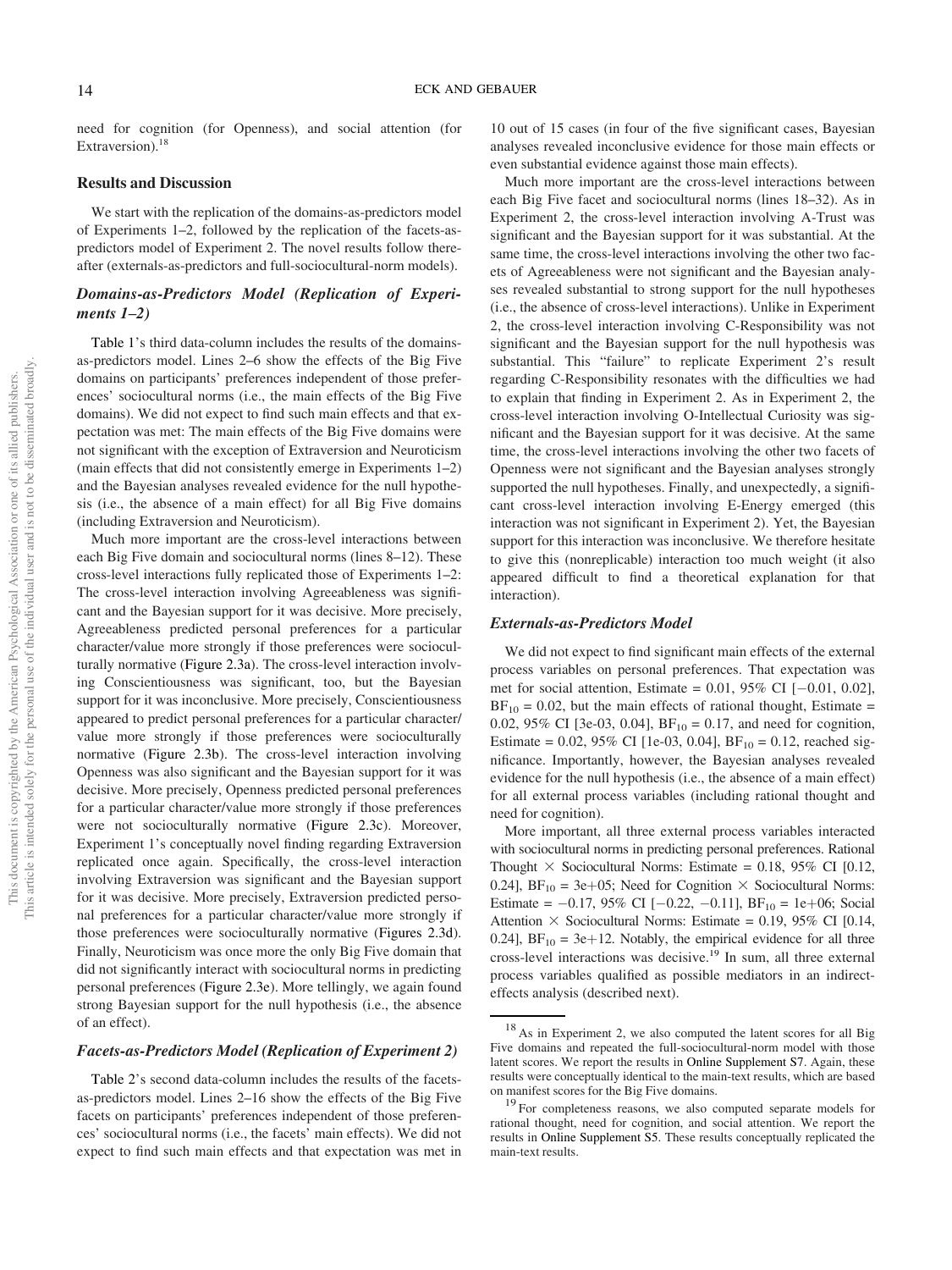#### Full-Sociocultural-Norm Model

Table 3 (lines 6–10) includes the results of the full-sociocultural-norm model. First, we found an indirect effect of higher Agreeableness on more normative preferences through A-Trust (line 6). This suggests that Agreeableness predicts socioculturally normative preferences positively because agreeable people trust more the members of their sociocultural context and, thus, behave as those members do.

Second, we found an indirect effect of higher Conscientiousness on more normative preferences through rational thought (line 7). This suggests that Conscientiousness predicts socioculturally normative preferences positively because conscientious people's behavior is typically guided by rational thought and that generally means to behave in accord with sociocultural norms.

Third, we found an indirect effect of higher Openness on less normative preferences through need for cognition (line 8). This suggests that Openness predicts socioculturally normative preferences negatively because open people are independent thinkers and rely little on the conformity heuristic (if at all), whereas closed-minded people rely a lot on that heuristic.<sup>20</sup>

Finally, we found an indirect effect of higher Extraversion on more normative preferences through social attention (line 9). This suggests that Extraversion predicts socioculturally normative preferences positively because extraverted people seek positive social attention and normative behavior typically leads to such positive attention.

In sum, the results of Experiment 3 suggest four highly specific and distinct mechanisms underlying the SNP—one for each descriptive Big Five domain.<sup>21</sup> These mechanisms are in stark contrast to the highly unspecific mechanisms assumed by the SMP (i.e., two elusive motives to swim with the sociocultural tide and to swim against it). Moreover, the mechanism identified for Openness (i.e., independent thought) implies that open people are sociocultural mavericks, rather than contrarians (as assumed by the SMP).

#### General Discussion

Why do the Big Five predict such a wide variety of preferences, decisions, and behaviors? Answers to this why-question are sparse, even though providing them is an essential next goal for personality psychology (Benet-Martínez et al., 2015; Fleeson, 2007). To help reach this goal, the present research developed the SNP—a critical revision and extension of the SMP. Below, we describe the current theoretical state of the SNP, summarize the SNP's empirical evidence, and point to limitations and future directions. We close with the broader benefits of the SNP beyond the concrete benefit to help answer the why-question of Big Five prediction.

#### Theoretical State of the SNP

Figure 3 depicts the current theoretical state of the SNP. The SNP provides norm-based, culture-focused, and mechanism-attentive explanations for why all four descriptive Big Five domains predict preferences, decisions, and behaviors:

given outcome positively if that outcome is socioculturally normative. Yet, the mechanism identified for this Extraversion effect is different from the mechanism identified for the Agreeableness effect. Specifically, extraverted people seek positive social attention and, thus, behave commendably by meeting sociocultural norms. Conscientiousness, too, predicts a given outcome positively if that outcome is socioculturally normative. However, again, the mechanism is different from the other mechanisms. As it seems, conscientious people engage in rational thought and following sociocultural norms typically is the rational thing to do. Openness predicts a given outcome negatively if that outcome is sococulturally normative. In particular, open people engage in independent thought and, thus, rely little on the conformity heuristic (whereas closed-minded people rely on that heuristic a lot).

To be sure, Big Five effects are multidetermined. Therefore, the SNP provides explanations complementary to other explanations (e.g., people strive for consistency between their personality and their behavior; Allport, 1937; see also Footnote 3). Thus, although the SNP predicts positive effects of Agreeableness, Extraversion, and Conscientiousness on socioculturally normative outcomes, the effects on a given outcome do not have to be positive in an absolute sense. Rather, the effects on a given outcome should be more positive (or less negative) if that outcome is socioculturally normative (vs. not normative). For example, according to the SNP, the association between Extraversion and religiosity should be more positive in religious cultures than in secular cultures. So, either of the following two (hypothetical) results would be in line with the SNP: (a) A strongly positive association between Extraversion and religiosity in religious cultures and only a moderately positive association between Extraversion and religiosity in secular cultures. (b) A somewhat positive association between Extraversion and religiosity in religious cultures and a somewhat negative association between Extraversion and religiosity in secular cultures. The same rationale applies to Openness: Although the SNP predicts a negative effect of Openness on socioculturally normative outcomes, the effect on a given outcome does not have to be negative in an absolute sense. Rather, the Openness effect on a given outcome should be more negative (or less positive) if that outcome is socioculturally normative (vs. not normative).

Agreeableness predicts a given outcome positively if that outcome is socioculturally normative. More precisely, agreeable people trust the members of their sociocultural context and, thus, behave in accord with those members. Extraversion also predicts a

<sup>20</sup> The introduction to Experiment 3 describes that O-Intellectual Curiosity and need for cognition are two alternative indicators of the same mechanism. In line with this description, the two are highly correlated, *r*  $(2,540) = .66, 95\%$  CI [.64, .68]. Moreover, we conducted an alternative full-sociocultural-norm model in which we replaced need for cognition with O-Intellectual Curiosity (and rescored Openness such that O-Intellectual Curiosity was removed from the Openness score; see Experiment 2's Statistical Modeling section). Online Supplement S8 includes the results of that indirect-effects analysis. These results were conceptually identical to those in the main text (Table 3).

 $21$  We also tested whether any mediator in the full-sociocultural-norm model mediated the effects of multiple Big Five domains. For example, we tested whether social trust (i.e., the mediator for Agreeableness) mediated the effect of higher Extraversion on more normative preferences. Online Supplement S9 includes those indirect effects. They show that no mediator substantially mediated the effect of a Big Five domain other than the domain postulated by the SNP (some indirect effects even evinced an opposing direction). These results are noteworthy because they underscore that each mechanism in the SNP is largely unique to one Big Five domain.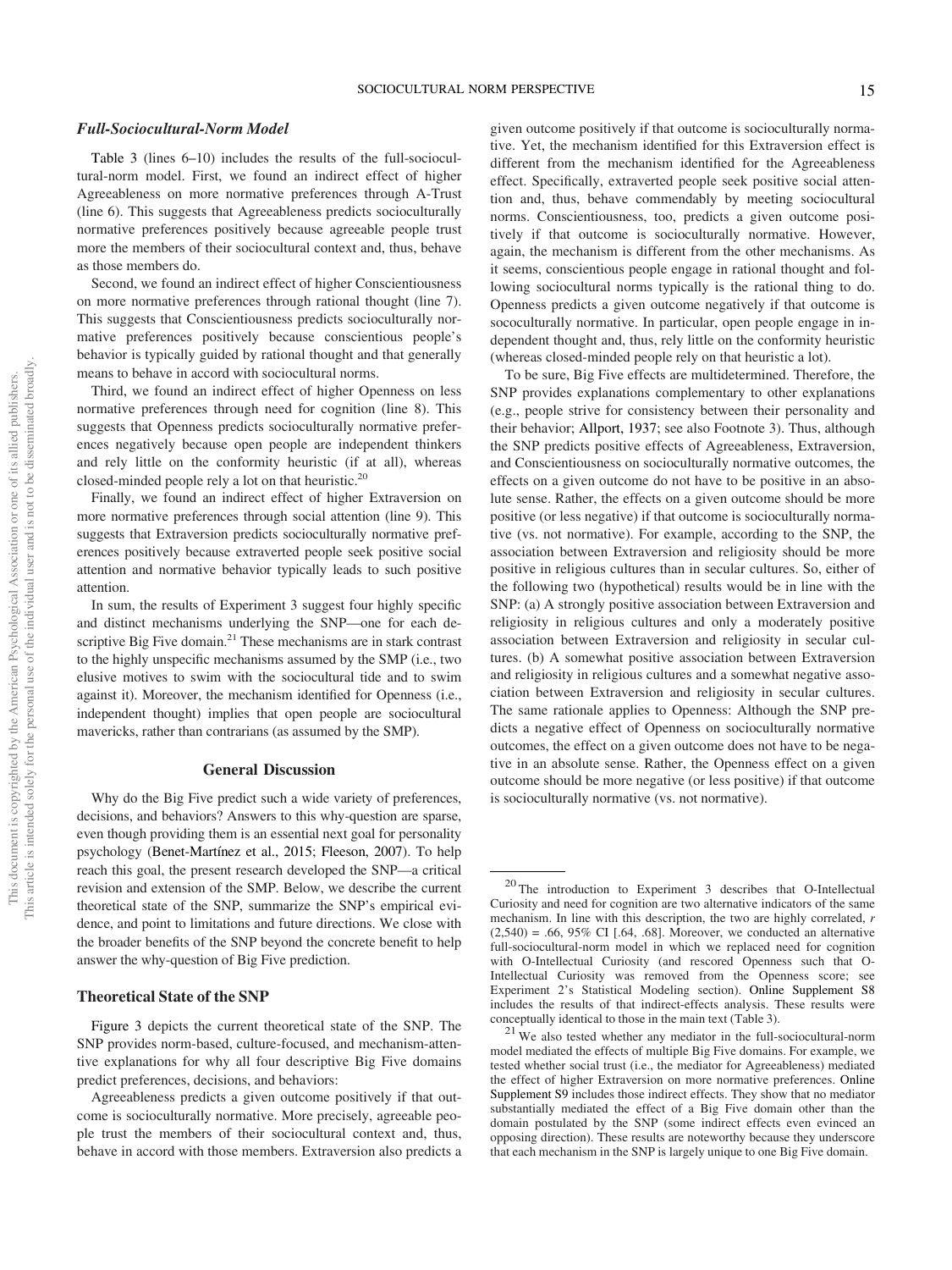

#### Figure 3 *Sociocultural Norm Perspective on Big Five Prediction*

#### Empirical Evidence for the SNP

We consider the present empirical evidence robust and we do so for five reasons. First, all three experiments capitalized on large samples ( $> 2,000$  participants per experiment;  $N_{total} = 7,404$ ). Second, each participant underwent multiple norm manipulations and provided multiple personal preferences (the three experiments contain a total of 224,751 successful norm manipulations and personal-preference reports). Third, we used mixed-effects modeling and, thus, made full use of our design's power. Fourth, we relied on traditional null-hypothesis significance testing as well as Bayesian analyses. Finally, we reported all data ever collected on the Big Five and the minimal norm paradigm.

The empirical evidence can be economically summarized by dividing it into two parts. Part I concerns the outer part of Figure 3 (grey background). That is, whether or not sociocultural norms play a role in Big Five prediction. Part II concerns the inner part of Figure 3 (black background). That is, the psychological mechanisms that underlie the SNP.

### Part I: The Role of Sociocultural Norms in Big Five Prediction

This part concerns evidence that sociocultural norms are relevant for Big Five prediction. Our experiments consistently showed that Agreeableness, Extraversion, and Conscientiousness predicted personal preferences positively if those preferences were socioculturally normative. Openness, by contrast, predicted personal preferences negatively if they were socioculturally normative. Notably, in all three experiments, the Bayesian support for Agreeableness and Openness was decisive. For Extraversion, the Bayesian support ranged from substantial to decisive, overall indicating convincing evidence. For Conscientiousness, the Bayesian support was less clear—a finding we discuss below. Moreover, for Neuroticism, our experiments consistently provided strong Bayesian support for the null hypothesis (i.e., the absence of a cross-level interaction). In other words, Neuroticism is the only Big Five domain that does not interact with sociocultural norms in predicting its outcomes (a finding that squares with Neuroticism's special status in the Big Five taxonomy as the only Big Five domain that is primarily affective rather than descriptive; Gebauer et al., 2015).

In sum, the Bayesian analyses indicated that the present empirical evidence for the SNP was convincing. But what was the effect size of the Big Five Domain  $\times$  Sociocultural Norms interactions in our experiments? So far, there are no established guidelines on how effect sizes can be estimated and interpreted in mixed-effects models. Yet, we wanted to provide at least some rough estimate on the power of sociocultural norms to alter Big Five effects in our experiments. We therefore used a recent approach to approximate effect sizes in mixed-effects models (Gebauer et al., 2017; see also Entringer et al., 2020; Gebauer et al., 2020). According to that approach, the power of sociocultural norms is approximated by comparing Big Five effects between the two sociocultural norms conditions (majority prefers left character/value vs. majority prefers right character/value; see Online Supplement S10 for a detailed description of the approach). The approximated effect size for the power of sociocultural norms to alter Big Five effects in our experiments was .21 (a standardized effect size interpretable analog to *r*). This effect size is similar to the median effect size of meta-analyses in personality and social psychology (*r* = .19; Gignac & Szodorai, 2016; *r* = .18; Richard et al., 2003) and the median effect size of meta-analyses across psychological disciplines (*r* = .16; Cafri et al., 2010).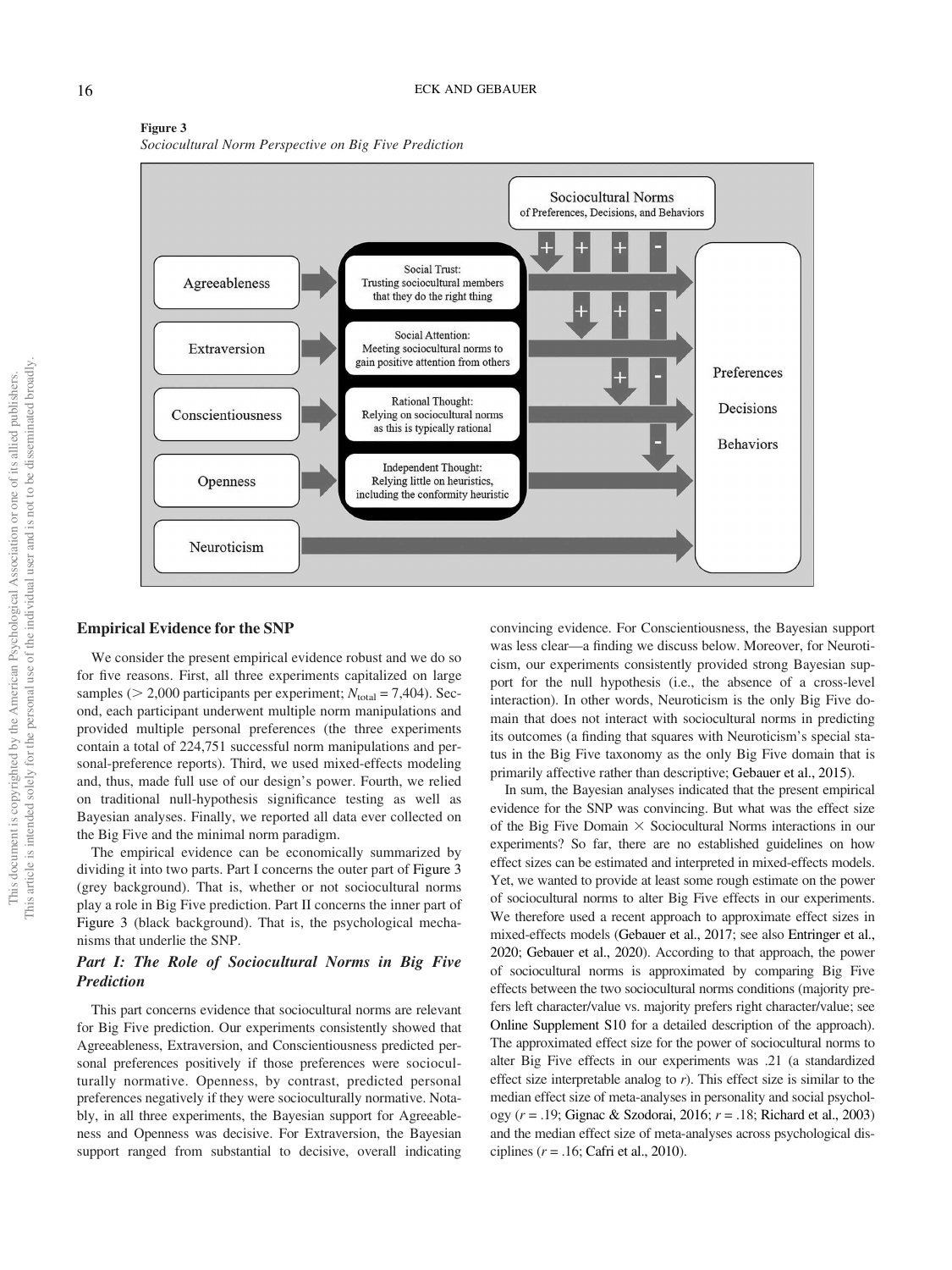Part I's evidence overcomes past findings relevant for the SNP on three counts. First, past findings have been limited to religiosity as the sole outcome (Big Five as predictors: Entringer et al., 2020; Gebauer et al., 2014, HEXACO as predictors: Ashton & Lee, 2019)—a highly specific and particularly confound-prone outcome (Saroglou, 2010, 2017). Our newly developed minimal norm paradigm, by contrast, uses different minimalist outcomes. Specifically, it uses pairs of Chinese characters (which are meaningless for people who do not speak Chinese) and pairs of social values (which are generally meaningful for people). This helps buttress the broad applicability of the SNP to diverse outcomes and renders the results relatively immune to confounds. $22$  Second, relevant past findings have been entirely correlational and, thus, precluded any causal conclusions. The minimal norm paradigm, by contrast, experimentally manipulates sociocultural norms and, thus, allows particularly strong causal conclusions regarding a key concept of the SNP—that is, sociocultural norms. Finally, relevant past findings have been unable to tell apart whether the SNP applies to Extraversion or not. Our results from the minimal norm paradigm, by contrast, show that the SNP does apply to Extraversion, and thus, to all four descriptive Big Five domains.

Part I's evidence has another merit. It buttresses and clarifies Gebauer et al.'s (2014) interpretation of cross-cultural differences in the associations between the Big Five and religiosity (see also Entringer et al., 2020). More precisely, the present results suggest strongly that those cross-cultural differences are indeed due to the role of sociocultural norms in Big Five prediction rather than because of some religiosity-specific confound (cf. Joshanloo & Gebauer, 2020) or some religiosity-specific alternative explanation (Saroglou, 2010, 2017). We consider it striking that past and present results are so similar despite vast methodological differences (past: cross-cultural correlational studies with religiosity as the outcome, present: experiments with a diverse set of minimalist outcomes). Considered in tandem, those results attest the SNP high validity (past evidence more on the side of external validity, present evidence more on the side of internal validity).

#### Part II: Psychological Mechanisms That Underlie the SNP

This part concerns evidence for the psychological mechanisms that underlie the SNP. Experiments 2–3 investigated this part. Those experiments identified one key mechanism for each descriptive Big Five domain. Those mechanisms provide distinct and highly plausible explanations for why the Big Five interact with sociocultural norms in predicting their outcomes. The high plausibility is partly due to the fact that those mechanisms reflect established ideas from social psychology: social trust (Rotter, 1980), social attention (James, 1890/1950), rational thought (Gigerenzer et al., 1999), and independent thought/need for cognition (Cacioppo et al., 1996). It is a strength that our research connects the Big Five with these established ideas.

Part II's evidence is particularly novel at the conceptual level. First, the SMP considers as mechanisms two elusive motives to swim with the sociocultural tide and to swim against it (Gebauer et al., 2014). In sharp contrast, the present mechanisms are not elusive at all but clearly defined and highly specific (see Figure 3). Second, the present research identified two pairs of mechanisms. One pair is social in nature (social trust and social attention), which fits the view that their corresponding domains

(Agreeableness and Extraversion) are the two social domains of the Big Five (Gebauer et al., 2015; Leary & Hoyle, 2009). The other pair is cognitive in nature (rational thought and independent thought), which fits growing realization that cognitive elements are key to their corresponding domains (Conscientiousness and Openness; Costa & McCrae, 1992; Soto & John, 2017). Cognitive mechanisms have never been considered before in this line of research. Thus, the discovery of those mechanisms made the SNP much more cognitive than the SMP. Finally, the SMP characterizes open people as contrarians, who seek to oppose sociocultural norms (Gebauer et al., 2014). The present research, by contrast, shows that open people are better characterized as mavericks (Efferson et al., 2008), who seek independence from sociocultural norms.

#### Limitations and Future Directions

We tested the proposed effects of the Big Five on their process variables by cross-sectional means only. We relied on such a test because "personality traits are not easily manipulated" (McCrae & Sutin, 2018; p. 163). In other words, valid manipulations of the Big Five do not exist. If they were commonplace, we would have eagerly used them in the present research. Notably, though, the Big Five domains are basic traits, whereas all four process variables are more specific traits. According to the standard view of trait structure (i.e., the reflective view; Bollen & Lennox, 1991; Edwards & Bagozzi, 2000), the causal direction between basic traits and specific traits is indisputable: Basic traits manifest in (i.e., partly cause) specific traits and not vice versa.<sup>23</sup> That causal direction is particularly self-evident in the two cases where Big Five facets served as process variables (A-Trust and O-Intellectual Curiosity; cf. Asendorpf, 2016; McCrae, 2016). In sum, we consider our cross-sectional evidence appropriate for this first test of mechanisms. One promising line of future research concerns additional mechanisms. We have identified one major mechanism per descriptive Big Five domain. Yet, there is probably more than one

<sup>&</sup>lt;sup>22</sup> Were our results entirely driven either by Chinese characters or by social values? To find out, we included Outcome Category (Chinese characters vs. social values) as an additional moderator in the domains-aspredictors model. Online Supplement S11 includes the results of that moderation analysis. In brief, we found three (and only three) significant Big Five Domain  $\times$  Sociocultural Norms  $\times$  Outcome Category interactions. In other words, three Big Five Domain  $\times$  Sociocultural Norms interactions differed significantly between Chinese characters and social values. Importantly, however, these three two-way interactions were significant for both Chinese characters and social values.

<sup>&</sup>lt;sup>23</sup> The formative view (Bollen & Lennox, 1991; Edwards & Bagozzi, 2000) and the network view (Cramer et al., 2012; Schmittmann et al., 2013) are two alternatives to the reflective view. If those two views applied to the Big Five, the conclusions drawn from our indirect-effects analyses would be slightly different. Importantly, however, our indirect-effects analyses would still be informative for understanding why the Big Five domains interact with sociocultural norms in predicting their outcomes. According to the formative view, basic traits are determined by more specific traits. In other words, specific traits are the components that form the basic traits (Bollen & Lennox, 1991; Edwards & Bagozzi, 2000). Correspondingly, our process variables would constitute the formative components of the Big Five domains that drive domain effects. According to the network view, basic traits are networks that result from causal links between more specific traits (Cramer et al., 2012; Schmittmann et al., 2013). Thus, our process variables would constitute the knots in the Big Five networks that drive network effects.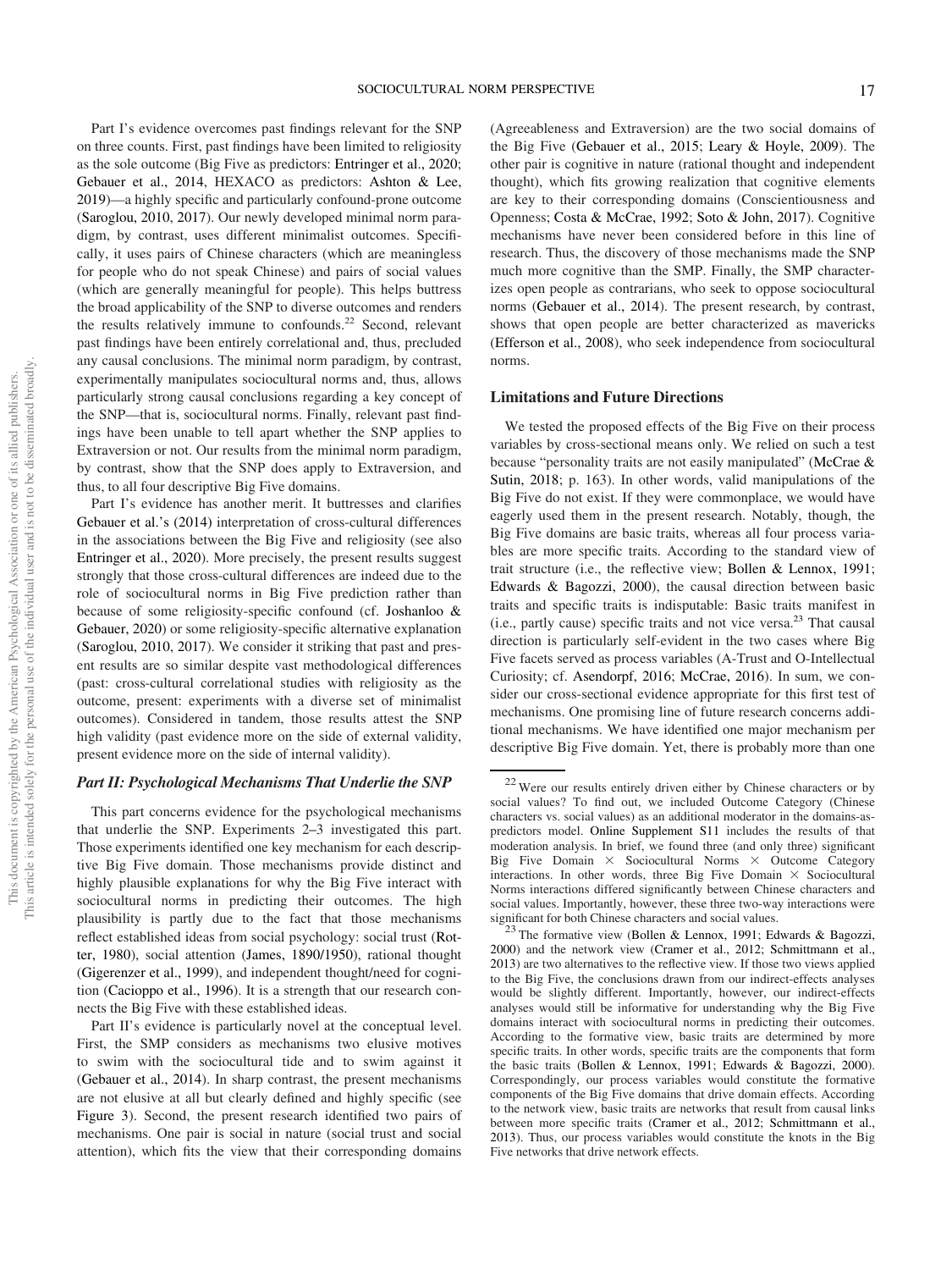mechanism per domain (the mechanisms in the full-socioculturalnorm model explained 66% on average).

Our experiments consistently showed that Agreeableness, Extraversion, Conscientiousness, and Openness significantly interacted with sociocultural norms in predicting their outcomes. Moreover, the Bayesian support for Agreeableness, Extraversion, and Openness was clear and highly convincing. The Bayesian support for Conscientiousness, however, was less clear. In hindsight, this may not be surprising because Conscientiousness is characterized by inhibition (e.g., cautiousness, dutifulness) as well as proactivity (e.g., achievement-striving, persistence; McCrae & John, 1992; Wiggins & Trapnell, 1996). Importantly, only inhibition predicts more normative behavior (see results on rational thought). Proactivity, by contrast, is related to "getting ahead" goals (Roberts & Robins, 2000) and, thus, may predict less normative behavior (cf. Gebauer et al., 2020). Future research should also examine mechanisms like these, which oppose each other.

The minimal norm paradigm has many strengths. One of them is that it manipulates sociocultural norms regarding preferences (i.e., whether it is ostensibly normative in one's culture to prefer the left or the right Chinese character/social value of a pair). Stated otherwise, the minimal norm paradigm "creates" (normative aspects of) culture experimentally. This is a strength because experimental creation means tight experimental control, which renders it unlikely that confounding variables account for the results. Of course, any experimentally created culture is nested in the realworld culture of participants. In our experiments, we sampled people from the U.S. and, thus, participants' real-world national culture was the U.S. culture. The U.S. culture appears to be comparatively high in Agreeableness, Extraversion, and Conscientiousness and moderate in Openness (Gebauer et al., 2015). How would our results have looked like if we had sampled people from a culture with Big Five levels largely different from those of the U.S. culture? Future research is needed to answer this question, but clear hypotheses can be derived from the present research:

In cultures like Estonia, where people are comparatively low in Agreeableness, Extraversion, and Conscientiousness and comparatively high in Openness (Gebauer et al., 2015), participants should, on average, be less likely to report normative preferences in the minimal norm paradigm. In other words, the main effect of sociocultural norms on personal preferences should be weaker in Estonia than in the U.S. More important, though, Estonian participants relatively high in Agreeableness, Extraversion, and Conscientiousness should nonetheless report more normative preferences than Estonian participants relatively low in Agreeableness, Extraversion, and Conscientiousness. Conversely, Estonian participants relatively high in Openness should nonetheless report less normative preferences than Estonian participants relatively low in Openness. In other words, the cross-level interactions between the Big Five and our (experimentally created) sociocultural norms should emerge across (real-world) cultures. That is, we expect our focal results to replicate panculturally.

The minimal norm paradigm is novel. Therefore, it may have limitations of which we are not yet aware. For example, in the learning and recall phases of Block 1, participants do not know that they will provide their own preferences later. In Blocks 2–6, though, they do know. Is this knowledge necessary for our effects and, thus, are our effects entirely driven by data from Blocks 2–6? Online Supplement S12 shows that the Big Five Domain  $\times$ 

Sociocultural Norms interactions did not differ significantly between Block 1 and Blocks 2–6. The four significant Big Five Domain  $\times$  Sociocultural Norms interactions emerged for both Block 1 and Blocks 2–6. Evidently, our results hold even if participants learn and recall sociocultural norms without knowing that they have to provide their own preferences later.

Moreover, do participants possess self-insight into whether their preferences are affected by sociocultural norms or are participants oblivious to the influence? To get a first idea, we asked our participants at the end of the study whether "... the preferences of the majority influenced your own preferences?" The large majority of participants chose "No" (74.8%). Online Supplement S13 shows that the Big Five Domain  $\times$  Sociocultural Norms interactions replicated when we reran our analyses with those oblivious participants only. Evidently, self-insight is no necessary precondition for our effects to emerge. Future research should further scrutinize the minimal norm paradigm.

#### Broader Relevance of the SNP

Big Five effects vary across cultures. The prevalent view is to consider this variation an "inconsistency" which threatens the predictive validity of the Big Five (cf. Mischel, 1968). However, if that cross-cultural variation followed predictions from the SNP, the apparent validity threat would actually support the predictive validity of the Big Five. Thus, the SNP is directly relevant for discussions about the replicability of Big Five effects (Soto, 2019; 2021).

The Big Five and sociocultural norms interact in predicting personal outcomes (see Part I of the Empirical Evidence section). We conceptualized the Big Five as predictors and sociocultural norms as moderators in those interactions. Of course, it is equally legitimate to think of sociocultural norms as predictors and of the Big Five as moderators. Therefore, our evidence also shows that sociocultural norms have an effect on personal outcomes and the Big Five qualify this effect. This finding is relevant for social psychological research on norms (Asch, 1955; Sherif, 1935) and for social psychological theories which predict that norms exert causal effects on personal outcomes (e.g., theory of planned behavior; Ajzen, 1985; focus theory of normative conduct; Cialdini et al., 1990). If the Big Five were *powerful* qualifiers of norm effects, research and theories involving norms might benefit from attention to the Big Five. We tested how powerful the Big Five actually were as qualifiers in our experiments by comparing the effects of sociocultural norms on personal preferences for two groups of people. The first group contained people with a Big Five profile that is particularly conducive to norm conformity—namely, people high in Agreeableness, Extraversion, and Conscientiousness  $(M +$ 1 *SD*) and low in Openness (*M* – 1 *SD*). The second group contained people with a Big Five profile that is particularly unconducive to norm conformity—namely, people low in Agreeableness, Extraversion, and Conscientiousness (*M* – 1 *SD*) and high in Openness  $(M + 1 SD)$ . The effect of sociocultural norms on personal preferences was more than three times larger in the first group (Estimate = 1.62, 95% CI [1.53, 1.70]) than in the second (Estimate =  $0.50$ ,  $95\%$  CI [0.42, 0.59]). Thus, the above-mentioned social psychological research and theories would gain considerable predictive accuracy from attention to the Big Five.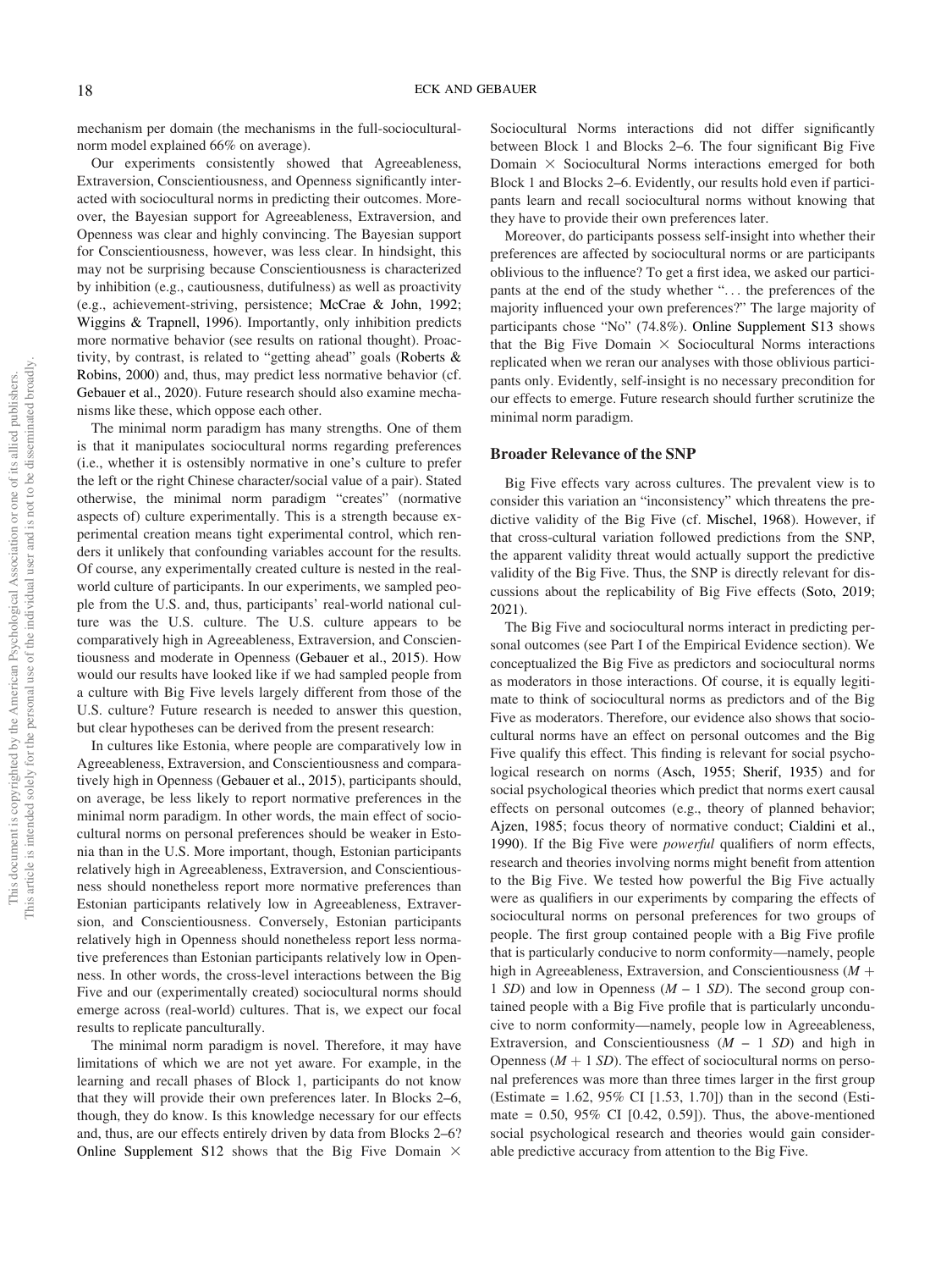Finally, the Big Five, conformity, and sociocultural norms are utterly central within personality, social, and cross-cultural psychology, respectively. In fact, those concepts may well be the most central ones in their respective subdiscipline (cf. Jetten & Hornsey, 2012; Lanning, 2017; Zou & Leung, 2015). At the most abstract level, the SNP ties together the Big Five, conformity, and sociocultural norms and, thus, helps integrate personality, social, and cross-cultural psychology—a much needed integration (Brewer, 2013; Leary & Hoyle, 2009).

#### Concluding Remark

A large body of research has documented the Big Five's ability to predict preferences, decisions, and behaviors. By contrast, research on why the Big Five possess that predictive ability is still sparse, even though such research has been declared a major goal for personality psychology. The present research helped achieve this goal. The result is the SNP—a norm-based, culture-focused, and mechanism-attentive answer to the why-question of Big Five prediction.

#### References

- Ajzen, I. (1985). From intentions to actions: A theory of planned behavior. In J. Kuhl & J. Beckmann (Eds.), *Action control* (pp. 11–39). Springer. https://doi.org/10.1007/978-3-642-69746-3\_2
- Allport, G. (1937). *Personality: A psychological interpretation*. Holt.
- Allport, G. W. (1950). *The individual and his religion*. Wiley.
- American Psychological Association. (n.d.). *Preference, decision making, and behavior*. https://dictionary.apa.org/
- Anderson, C. A., Allen, J. J., Plante, C., Quigley-McBride, A., Lovett, A., & Rokkum, J. N. (2019). The MTurkification of social and personality psychology. *Personality and Social Psychology Bulletin*, *45*(6), 842–850. https://doi.org/10.1177/0146167218798821
- Asch, S. E. (1955). Opinions and social pressure. *Scientific American*, *193*(5), 31–35. https://doi.org/10.1038/scientificamerican1155-31
- Asendorpf, J. B. (2016). Causal unity of broader traits is an illusion. *European Journal of Personality*, *30*(4), 304–340. https://doi.org/10.1002/per .2060
- Ashton, M. C., & Lee, K. (2019). Religiousness and the HEXACO personality factors and facets in a large online sample. *Journal of Personality*, *87*(6), 1103–1118. https://doi.org/10.1111/jopy.12459
- Ashton, M. C., Lee, K., & Paunonen, S. V. (2002). What is the central feature of extraversion? Social attention versus reward sensitivity. *Journal of Personality and Social Psychology*, *83*(1), 245–252. https://doi.org/10 .1037/0022-3514.83.1.245
- Barr, D. J., Levy, R., Scheepers, C., & Tily, H. J. (2013). Random effects structure for confirmatory hypothesis testing: Keep it maximal. *Journal of Memory and Language*, *68*(3), 255–278. https://doi.org/10.1016/j.jml .2012.11.001
- Bates, D., Alday, P., Kleinschmidt, D., Calderón, J. B. S., Noack, A., Kelman, T., Bouchet-Valat, M., Luc Gagnon, Y., Babayan, S., Mogensen, P. K., Piibeleht, M., Hatherly, M., Saba, E., & Baldassari, A. (2020). *JuliaStats/MixedModels.jl: v2.3.0*. Zenodo. https://doi.org/10.5281/zenodo .3727845
- Becker, A., Deckers, T., Dohmen, T., Falk, A., & Kosse, F. (2012). The relationship between economic preferences and psychological personality measures. *Annual Review of Economics*, *4*(1), 453–478. https:// doi.org/10.1146/annurev-economics-080511-110922
- Benet-Martínez, V., Donnellan, M. B., Fleeson, W., Fraley, R. C., Gosling, S. D., King, L. A., Robins, R. W., & Funder, D. C. (2015). Six visions for the future of personality psychology. In M. Mikulincer, P. R. Shaver,

M. L. Cooper, & R. J. Larsen (Eds.), *APA handbook of personality and social psychology* (Vol. 4, pp. 665–689). American Psychological Association. https://doi.org/10.1037/14343-030

- Bezanson, J., Edelman, A., Karpinski, S., & Shah, V. B. (2017). Julia: A fresh approach to numerical computing. *SIAM Review*, *59*(1), 65–98. https://doi.org/10.1137/141000671
- Bollen, K., & Lennox, R. (1991). Conventional wisdom on measurement: A structural equation perspective. *Psychological Bulletin*, *110*(2), 305–314. https://doi.org/10.1037/0033-2909.110.2.305
- Brewer, M. B. (2013). 25 years toward a multilevel science. *Perspectives on Psychological Science*, *8*(5), 554–555. https://doi.org/10.1177/ 1745691613500996
- Buhrmester, M., Kwang, T., & Gosling, S. D. (2011). Amazon's Mechanical Turk: A new source of inexpensive, yet high-quality, data? *Perspectives on Psychological Science*, *6*(1), 3–5. https://doi.org/10.1177/ 1745691610393980
- Cacioppo, J. T., & Petty, R. E. (1982). The need for cognition. *Journal of Personality and Social Psychology*, *42*(1), 116–131. https://doi.org/10 .1037/0022-3514.42.1.116
- Cacioppo, J. T., Petty, R. E., Feinstein, J., & Jarvis, W. B. G. (1996). Dispositional differences in cognitive motivation: The life and times of individuals varying in need for cognition. *Psychological Bulletin*, *119*(2), 197–253. https://doi.org/10.1037/0033-2909.119.2.197
- Cacioppo, J. T., Petty, R. E., & Kao, C. F. (1984). The efficient assessment of need for cognition. *Journal of Personality Assessment*, *48*(3), 306–307. https://doi.org/10.1207/s15327752jpa4803\_13
- Cafri, G., Kromrey, J. D., & Brannick, M. T. (2010). A meta-meta-analysis: Empirical review of statistical power, type I error rates, effect sizes, and model selection of meta-analyses published in psychology. *Multivariate Behavioral Research*, *45*(2), 239–270. https://doi.org/10.1080/ 00273171003680187
- Caprara, G. V., Alessandri, G., & Eisenberg, N. (2012). Prosociality: The contribution of traits, values, and self-efficacy beliefs. *Journal of Personality and Social Psychology*, *102*(6), 1289–1303. https://doi.org/10 .1037/a0025626
- Cialdini, R. B., Reno, R. R., & Kallgren, C. A. (1990). A focus theory of normative conduct: Recycling the concept of norms to reduce littering in public places. *Journal of Personality and Social Psychology*, *58*(6), 1015–1026. https://doi.org/10.1037/0022-3514.58.6.1015
- Cialdini, R. B., & Trost, M. R. (1998). Social influence: Social norms, conformity and compliance. In D. T. Gilbert, S. T. Fiske, & G. Lindzey (Eds.), *The handbook of social psychology* (pp. 151–192). McGraw-Hill.
- Costa, P. T., Jr., & McCrae, R. R. (1992). *Revised NEO Personality Inventory (NEO-PI-R) and NEO Five Factor Inventory (NEO-FFI) professional manual*. Psychological Assessment Resources.
- Cowan, N. (2016). *Working memory capacity: Classic edition*. Psychology Press. https://doi.org/10.4324/9781315625560
- Cramer, A. O. J., van der Sluis, S., Noordhof, A., Wichers, M., Geschwind, N., Aggen, S. H., Kendler, K. S., & Borsboom, D. (2012). Dimensions of normal personality as networks in search of equilibrium: You can't like parties if you don't like people. *European Journal of Personality*, *26*(4), 414–431. https://doi.org/10.1002/per.1866
- Denissen, J. J. A., & Penke, L. (2008). Motivational individual reaction norms underlying the Five-Factor model of personality: First steps towards a theory-based conceptual framework. *Journal of Research in Personality*, *42*(5), 1285–1302. https://doi.org/10.1016/j.jrp.2008.04.002
- Edwards, J. R., & Bagozzi, R. P. (2000). On the nature and direction of relationships between constructs and measures. *Psychological Methods*, *5*(2), 155–174. https://doi.org/10.1037/1082-989X.5.2.155
- Efferson, C., Lalive, R., Richerson, P. J., McElreath, R., & Lubell, M. (2008). Conformists and mavericks: The empirics of frequency-dependent cultural transmission. *Evolution and Human Behavior*, *29*(1), 56–64. https://doi.org/10.1016/j.evolhumbehav.2007.08.003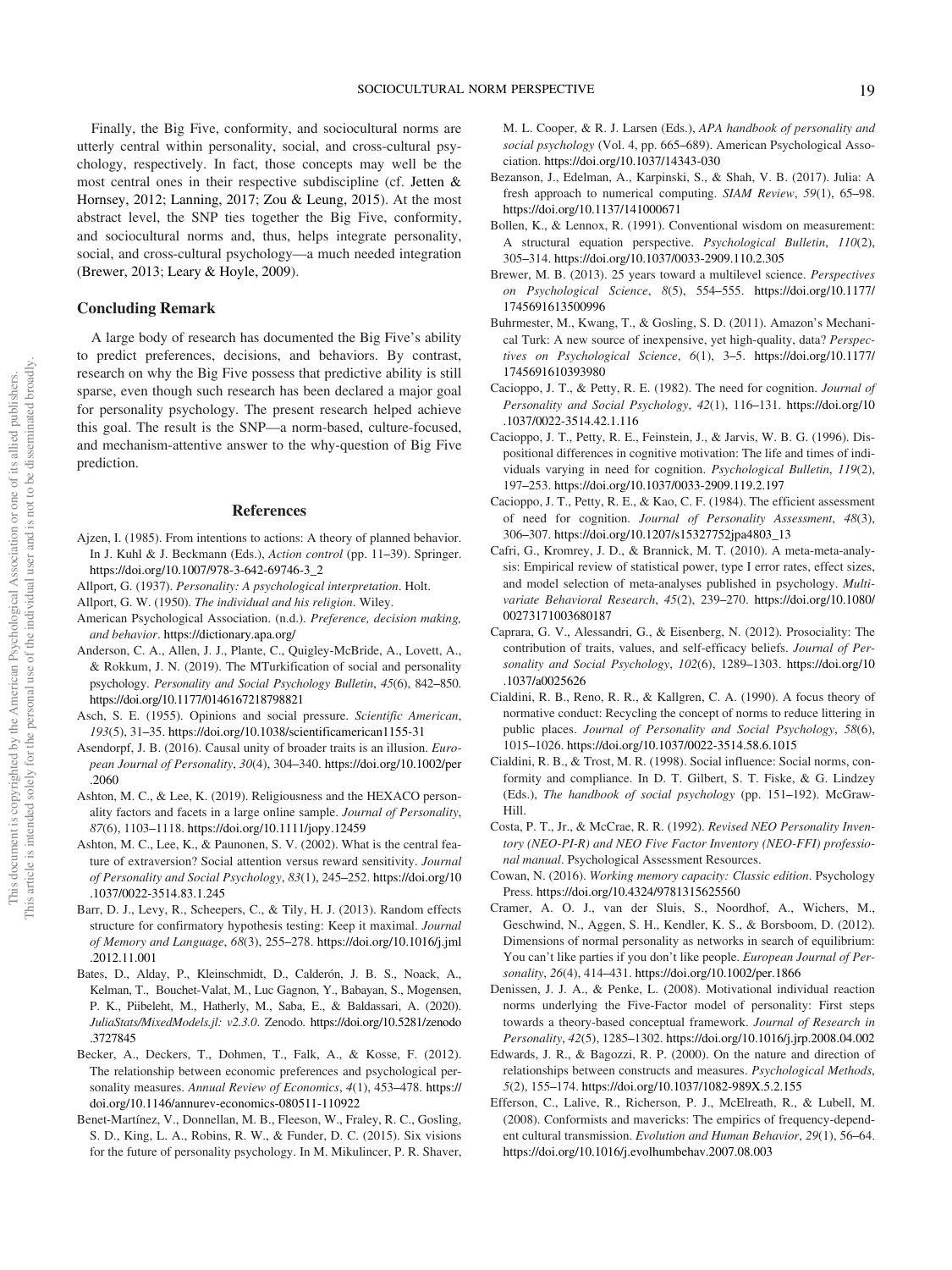- Emmons, R. A., Diener, E., & Larsen, R. J. (1986). Choice and avoidance of everyday situations and affect congruence: Two models of reciprocal interactionism. *Journal of Personality and Social Psychology*, *51*(4), 815–826. https://doi.org/10.1037/0022-3514.51.4.815
- Enders, C. K., & Tofighi, D. (2007). Centering predictor variables in cross-sectional multilevel models: A new look at an old issue. *Psychological Methods*, *12*(2), 121–138. https://doi.org/10.1037/1082-989X.12 .2.121
- Entringer, T. M., Gebauer, J. E., Eck, J., Bleidorn, W., Rentfrow, P. J., Potter, J., & Gosling, S. D. (2020). Big Five facets and religiosity: Three large-scale, cross-cultural, theory-driven, and process-attentive tests. *Journal of Personality and Social Psychology*. Advance online publication. https://doi.org/10.1037/pspp0000364
- Fleeson, W. (2007). Studying personality processes: Explaining change in between-persons longitudinal and within-person multilevel models. In R. W. Robins, R. C. Fraley, & R. F. Krueger (Eds.), *Handbook of research methods in personality psychology* (pp. 523–542). Guilford Press.
- Furr, R. M., & Funder, D. C. (1998). A multimodal analysis of personal negativity. *Journal of Personality and Social Psychology*, *74*(6), 1580–1591. https://doi.org/10.1037/0022-3514.74.6.1580
- Gebauer, J. E. (2015). *Exploratory parallel parcel analysis*. [Paper presentation]. Expert Meeting on Advances in Scale Construction in the Social Sciences at GESIS Leibniz-Insitute for the Social Sciences, Mannheim, Germany.
- Gebauer, J. E., Bleidorn, W., Gosling, S. D., Rentfrow, P. J., Lamb, M. E., & Potter, J. (2014). Cross-cultural variations in big five relationships with religiosity: A sociocultural motives perspective. *Journal of Personality and Social Psychology*, *107*(6), 1064–1091. https://doi.org/10 .1037/a0037683
- Gebauer, J. E., Eck, J., Entringer, T. M., Bleidorn, W., Rentfrow, P. J., Potter, J., & Gosling, S. D. (2020). The well-being benefits of person-culture match are contingent on basic personality traits. *Psychological Science*, *31*(10), 1283–1293. https://doi.org/10.1177/0956797620951115
- Gebauer, J. E., Maio, G. R., & Pakizeh, A. (2013). Feeling torn when everything seems right: Semantic incongruence causes felt ambivalence. *Personality and Social Psychology Bulletin*, *39*(6), 777–791. https://doi .org/10.1177/0146167213481679
- Gebauer, J. E., Sedikides, C., Schönbrodt, F. D., Bleidorn, W., Rentfrow, P. J., Potter, J., & Gosling, S. D. (2017). The religiosity as social value hypothesis: A multi-method replication and extension across 65 countries and three levels of spatial aggregation. *Journal of Personality and Social Psychology*, *113*(3), e18–e39. https://doi.org/10.1037/pspp0000104
- Gebauer, J. E., Sedikides, C., Wagner, J., Bleidorn, W., Rentfrow, P. J., Potter, J., & Gosling, S. D. (2015). Cultural norm fulfillment, interpersonal belonging, or getting ahead? A large-scale cross-cultural test of three perspectives on the function of self-esteem. *Journal of Personality and Social Psychology*, *109*(3), 526–548. https://doi.org/10.1037/pspp0000052
- Gerber, A. S., Huber, G. A., Doherty, D., & Dowling, C. M. (2011). The Big Five personality traits in the political arena. *Annual Review of Political Science*, *14*, 265–287. https://doi.org/10.1146/annurev-polisci -051010-111659
- Gigerenzer, G., Todd, P. M., & the ABC Research Group (Eds.). (1999). *Simple heuristics that make us smart*. Oxford University Press.
- Gignac, G. E., & Szodorai, E. T. (2016). Effect size guidelines for individual differences researchers. *Personality and Individual Differences*, *102*, 74–78. https://doi.org/10.1016/j.paid.2016.06.069
- Gilbert, P. (1997). The evolution of social attractiveness and its role in shame, humiliation, guilt and therapy. The *British Journal of Medical Psychology*, *70*(Pt. 2), 113–147. https://doi.org/10.1111/j.2044-8341 .1997.tb01893.x
- Goldberg, L. R. (1999). A broad-bandwidth, public domain, personality inventory measuring the lower-level facets of several five-factor models. In I. Mervielde, I. Deary, F. De Fruyt, & F. Ostendorf (Eds.), *Personality psychology in Europe* (Vol. 7, pp. 7–28). Tilburg University Press.
- Gore, W. L., & Widiger, T. A. (2013). The DSM-5 dimensional trait model and five-factor models of general personality. *Journal of Abnormal Psychology*, *122*(3), 816–821. https://doi.org/10.1037/a0032822
- Graziano, W. G., Hair, E. C., & Finch, J. F. (1997). Competitiveness mediates the link between personality and group performance. *Journal of Personality and Social Psychology*, *73*(6), 1394–1408. https://doi.org/10 .1037/0022-3514.73.6.1394
- Hampson, S. E. (2012). Personality processes: Mechanisms by which personality traits "get outside the skin. *Annual Review of Psychology*, *63*, 315–339. https://doi.org/10.1146/annurev-psych-120710-100419
- Hauser, D. J., & Schwarz, N. (2016). Attentive Turkers: MTurk participants perform better on online attention checks than do subject pool participants. *Behavioral Research*, *48*(1), 400–407. https://doi.org/10.3758/ s13428-015-0578-z
- Hayes, A. F. (2018). *Introduction to mediation, moderation, and conditional process analysis: A regression-based approach* (2nd ed.). Guilford Press.
- Higgins, E. T., Kruglanski, A. W., & Pierro, A. (2003). Regulatory mode: Locomotion and assessment as distinct orientations. In M. P. Zanna (Ed.), *Advances in experimental social psychology* (Vol. 35, pp. 293–344). Elsevier Academic Press. https://doi.org/10.1016/S0065-2601(03)01005-0
- Ickes, W., Snyder, M., & Garcia, S. (1997). Personality influences on the choice of situations. In R. Hogan, J. A. Johnson, & S. R. Briggs (Eds.), *Handbook of personality psychology* (pp. 165–195). Academic Press. https://doi.org/10.1016/B978-012134645-4/50008-1
- James, W. (1950). *Principles of psychology* (Vol. 1, pp. 291–401). Dover. (Original work published 1890)
- Jeffreys, H. (1961). *Theory of probability* (3rd ed.). Clarendon Press.
- Jetten, J., & Hornsey, M. J. (2012). Conformity: Beyond the Asch line judgment studies. In J. Smith & S. A. Haslam (Eds.), *Refreshing social psychology: Beyond the classic studies* (pp. 76–90). Sage.
- John, O. P., Donahue, E. M., & Kentle, R. L. (1991). *The Big Five Inventory: Versions 4a and 54*. Institute of Personality and Social Research, University of California.
- John, O. P., Naumann, L. P., & Soto, C. J. (2008). Paradigm shift to the integrative Big Five trait taxonomy. In O. P. John, R. W. Robins, & L. A. Pervin (Eds.), *Handbook of personality: Theory and research* (pp. 114–158). Guilford Press.
- Joshanloo, M., & Gebauer, J. E. (2020). Religiosity's nomological network and temporal change: Introducing an extensive country-level religiosity index based on Gallup World Poll Data. *European Psychologist*, *25*(1), 26–40. https://doi.org/10.1027/1016-9040/a000382
- Judge, T. A., Heller, D., & Mount, M. K. (2002). Five-factor model of personality and job satisfaction: A meta-analysis. *Journal of Applied Psychology*, *87*(3), 530–541. https://doi.org/10.1037/0021-9010.87.3.530
- Judge, T. A., Locke, E. A., Durham, C. C., & Kluger, A. N. (1998). Dispositional effects on job and life satisfaction: The role of core evaluations. *Journal of Applied Psychology*, *83*(1), 17–34. https://doi.org/10.1037/ 0021-9010.83.1.17
- Kass, R., & Raftery, A. (1995). Bayes factors. *Journal of the American Statistical Association*, *90*(430), 773–795. https://doi.org/10.1080/01621459. 1995.10476572
- Kim, L., Dar-Nimrod, I., & MacCann, C. (2018). Teacher personality and teacher effectiveness in secondary school: Personality predicts teacher support and student self-efficacy but not academic achievement. *Journal of Educational Psychology*, *110*(3), 309–323. https://doi.org/10.1037/ edu0000217
- Lamb, M. E., Chuang, S. S., Wessels, H., Broberg, A. G., & Hwang, C. P. (2002). Emergence and constructvalidation of the big five factors in early childhood: A longitudinal analysis of their ontogeny in Sweden. *Child Development*, *73*(5), 1517–1524. https://doi.org/10.1111/1467 -8624.00487
- Lanning, K. (2017). What is the relationship between "personality" and "social" psychologies? Network, community, and whole text analyses of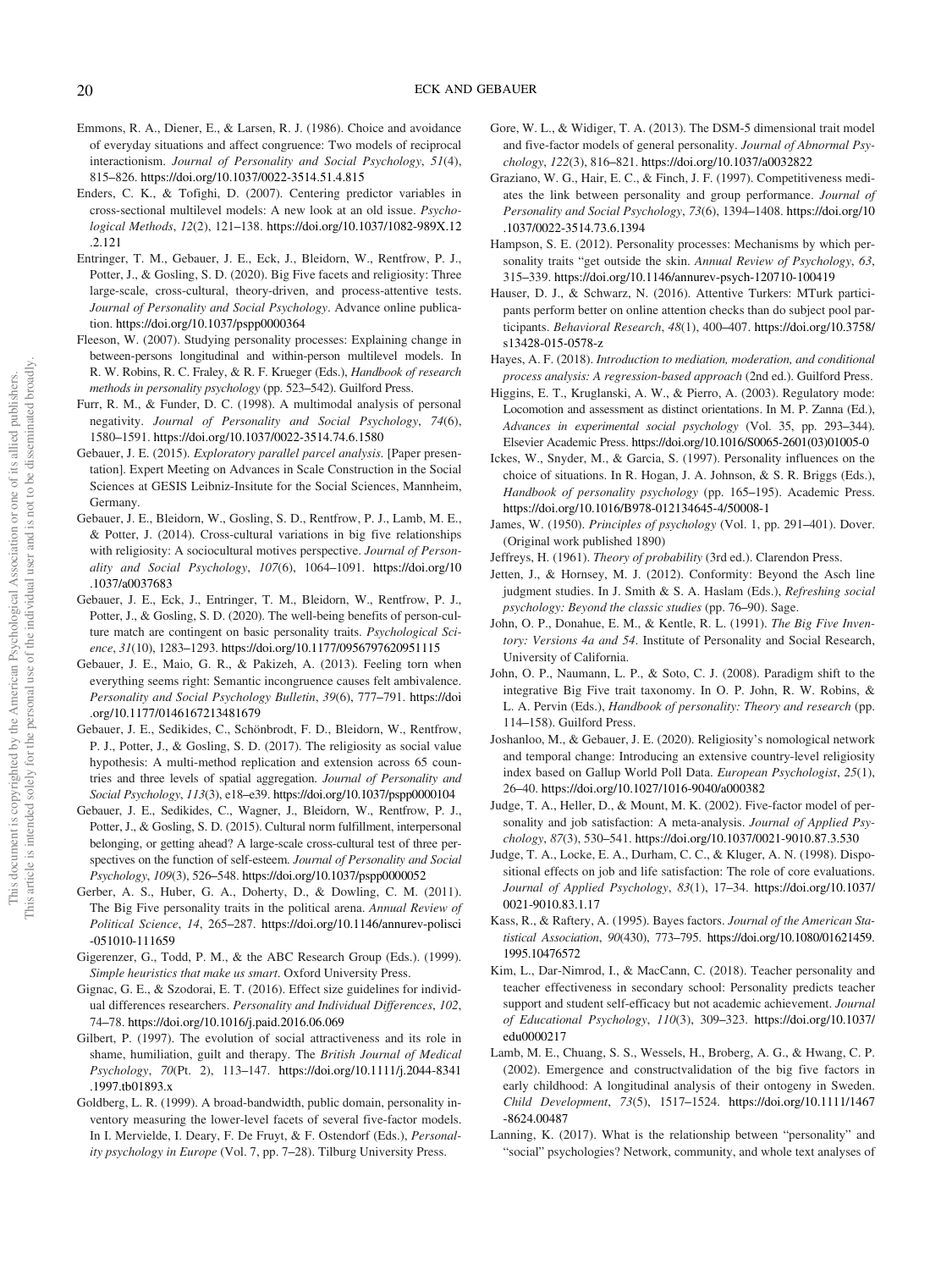the structure of contemporary scholarship. *Collabra. Psychology*, *3*(1), 8. https://doi.org/10.1525/collabra.70

- Leary, M. R., & Hoyle, R. H. (Eds.). (2009). *Handbook of individual differences in social behavior*. Guilford Press.
- MacKinnon, D. P., Fairchild, A. J., & Fritz, M. S. (2007). Mediation analysis. *Annual Review of Psychology*, *58*, 593–614. https://doi.org/10.1146/ annurev.psych.58.110405.085542
- MacKinnon, D. P., Warsi, G., & Dwyer, J. H. (1995). A simulation study of mediated effect measures. *Multivariate Behavioral Research*, *30*(1), 41–62. https://doi.org/10.1207/s15327906mbr3001\_3
- McCrae, R. R. (2016). Complicated issues, practical suggestions. *European Journal of Personality*, *30*(4), 316–317. https://doi.org/10.1002/per .2060
- McCrae, R. R., & Costa, P. T. (2008). Empirical and theoretical status of the five-domain model of personality traits. In G. J. Boyle, G. Matthews, & D. H. Saklofske (Eds.), *The SAGE handbook of personality theory and assessment* (Vol. 1, pp. 273–294). Sage. https://doi.org/10 .4135/9781849200462.n13
- McCrae, R. R., & John, O. P. (1992). An introduction to the five-factor model and its applications. *Journal of Personality*, *60*(2), 175–215. https://doi.org/10.1111/j.1467-6494.1992.tb00970.x
- McCrae, R. R., & Sutin, A. R. (2018). A Five-Factor Theory perspective on causal analysis. *European Journal of Personality*, *32*(3), 151–166. https://doi.org/10.1002/per.2134
- McCrae, R. R., Yamagata, S., Jang, K. L., Riemann, R., Ando, J., Ono, Y., Angleitner, A., & Spinath, F. M. (2008). Substance and artifact in the higher-order factors of the Big Five. *Journal of Personality and Social Psychology*, *95*(2), 442–455. https://doi.org/10.1037/0022-3514.95.2.442
- Mischel, W. (1968). *Personality and assessment*. Wiley.
- Morey, R. D., & Rouder, J. N. (2018). *BayesFactor: Computation of Bayes factors for common designs. R package version 0.9.12-4.2*. https:// CRAN.R-project.org/package=BayesFactor
- Moscovici, S. (1980). Toward a theory of conversion behavior. In L. Berkowitz (Ed.), *Advances in experimental social psychology* (Vol. 13, pp. 209–239). Academic Press.
- Mõttus, R. (2016). Towards more rigorous personality trait-outcome research. *European Journal of Personality*, *30*(4), 292–303. https://doi .org/10.1002/per.2041
- Muthén, L. K., & Muthén, B. O. (1998–2017). *Mplus user*'*s guide* (8th ed.). Author.
- Nezlek, J. B. (2012). Multilevel modeling for psychologists. In H. Cooper, P. M. Camic, D. L. Long, A. T. Panter, D. Rindskopf, & K. J. Sher (Eds.), *APA handbook of research methods in psychology* (Vol. 3, pp. 219–241). American Psychological Association. https://doi.org/10.1037/ 13621-011
- Ozer, D. J., & Benet-Martínez, V. (2006). Personality and the prediction of consequential outcomes. *Annual Review of Psychology*, *57*, 401–421. https://doi.org/10.1146/annurev.psych.57.102904.190127
- Paulhus, D. L., & John, O. P. (1998). Egoistic and moralistic biases in selfperception: The interplay of self-deceptive styles with basic traits and motives. *Journal of Personality*, *66*(6), 1025–1060. https://doi.org/10 .1111/1467-6494.00041
- Payne, B. K., Cheng, C. M., Govorun, O., & Stewart, B. D. (2005). An inkblot for attitudes: Affect misattribution as implicit measurement. *Journal of Personality and Social Psychology*, *89*(3), 277–293. https://doi.org/10 .1037/0022-3514.89.3.277
- Peer, E., Vosgerau, J., & Acquisti, A. (2014). Reputation as a sufficient condition for data quality on Amazon Mechanical Turk. *Behavior Research Methods*, *46*(4), 1023–1031. https://doi.org/10.3758/s13428 -013-0434-y
- Penner, L. A., & Davis, J. H. (1969). Conformity and the "rational" use of unanimous majorities. *The Journal of Social Psychology*, *78*(2), 299–300. https://doi.org/10.1080/00224545.1969.9922376
- Petty, R. E., Briñol, P., Loersch, C., & McCaslin, M. J. (2009). The need for cognition. In M. R. Leary & R. H. Hoyle (Eds.), *Handbook of individual differences in social behavior* (pp. 318–329). Guilford Press.
- Richard, F. D., Bond, C. F., Jr., & Stokes-Zoota, J. J. (2003). One hundred years of social psychology quantitatively described. *Review of General Psychology*, *7*(4), 331–363. https://doi.org/10.1037/1089-2680.7.4.331
- Roberts, B. W., Kuncel, N. R., Shiner, R., Caspi, A., & Goldberg, L. R. (2007). The power of personality: The comparative validity of personality traits, socioeconomic status, and cognitive ability for predicting important life outcomes. *Perspectives on Psychological Science*, *2*(4), 313–345. https://doi.org/10.1111/j.1745-6916.2007.00047.x
- Roberts, B. W., & Robins, R. W. (2000). Broad dispositions, broad aspirations: The intersection of personality traits and major life goals. *Personality and Social Psychology Bulletin*, *26*(10), 1284–1296. https://doi .org/10.1177/0146167200262009
- Robison, M. K., & Unsworth, N. (2016). Do participants differ in their cognitive abilities, task motivation, or personality characteristics as a function of time of participation? *Journal of Experimental Psychology: Learning, Memory, and Cognition*, *42*(6), 897–913. https://doi.org/10 .1037/xlm0000215
- Rotter, J. B. (1980). Interpersonal trust, trustworthiness, and gullibility. *American Psychologist*, *35*(1), 1–7. https://doi.org/10.1037/0003-066X.35.1.1
- Sachdev, I., & Bourhis, R. Y. (1984). Minimal majorities and minorities. *European Journal of Social Psychology*, *14*(1), 35–52. https://doi.org/10 .1002/ejsp.2420140104
- Saroglou, V. (2010). Religiousness as a cultural adaptation of basic traits: A five-factor model perspective. *Personality and Social Psychology Review*, *14*(1), 108–125. https://doi.org/10.1177/1088868309352322
- Saroglou, V. (2017). Culture, personality, and religiosity. In A. T. Church (Ed.), *The Praeger Handbook of personality across cultures: Culture and characteristic adaptations* (pp. 153–184). Praeger.
- Schachter, S. (1951). Deviation, rejection, and communication. *Journal of Abnormal and Social Psychology*, *46*(2), 190–207. https://doi.org/10 .1037/h0062326
- Schmittmann, V. D., Cramer, A. O., Waldorp, L. J., Epskamp, S., Kievit, R. A., & Borsboom, D. (2013). Deconstructing the construct: A network perspective on psychological phenomena. *New Ideas in Psychology*, *31*(1), 43–53. https://doi.org/10.1016/j.newideapsych.2011.02.007
- Schönbrodt, F. D., & Perugini, M. (2013). At what sample size do correlations stabilize? *Journal of Research in Personality*, *47*(5), 609–612. https://doi.org/10.1016/j.jrp.2013.05.009
- Schwartz, S. H. (1992). Universals in the content and structure of values: Theoretical advances and empirical tests in 20 countries. In M. P. Zanna (Ed.), *Advances in experimental social psychology* (Vol. 25, pp. 1–65). Academic Press. https://doi.org/10.1016/S0065-2601(08)60281-6
- Shanahan, M. J., Bauldry, S., Roberts, B. W., Macmillan, R., & Russo, R. (2014). Personality and the reproduction of social class. *Social Forces*, *93*(1), 209–240. https://doi.org/10.1093/sf/sou050
- Sheldon, K. M. (2011). Conformity and creativity. In M. Runco & S. Pritzker (Eds.), *Encyclopedia of creativity* (2nd ed., pp. 341–346). Academic Press. https://doi.org/10.1016/B978-0-12-375038-9.00044-3
- Sherif, M. (1935). A study of some social factors in perception. *Archives de Psychologie*, *27*(187), 23–46.
- Soto, C. J. (2019). How replicable are links between personality traits and consequential life outcomes? The Life Outcomes of Personality Replication Project. *Psychological Science*, *30*(5), 711–727. https://doi.org/10 .1177/0956797619831612
- Soto, C. J. (2021). Do links between personality and life outcomes generalize? Testing the robustness of trait-outcome associations across gender, age, ethnicity, and analytic approaches. *Social Psychological & Personality Science*, *12*(1), 118–130. https://doi.org/10.1177/1948550 619900572
- Soto, C. J., & John, O. P. (2017). The next Big Five Inventory (BFI-2): Developing and assessing a hierarchical model with 15 facets to enhance